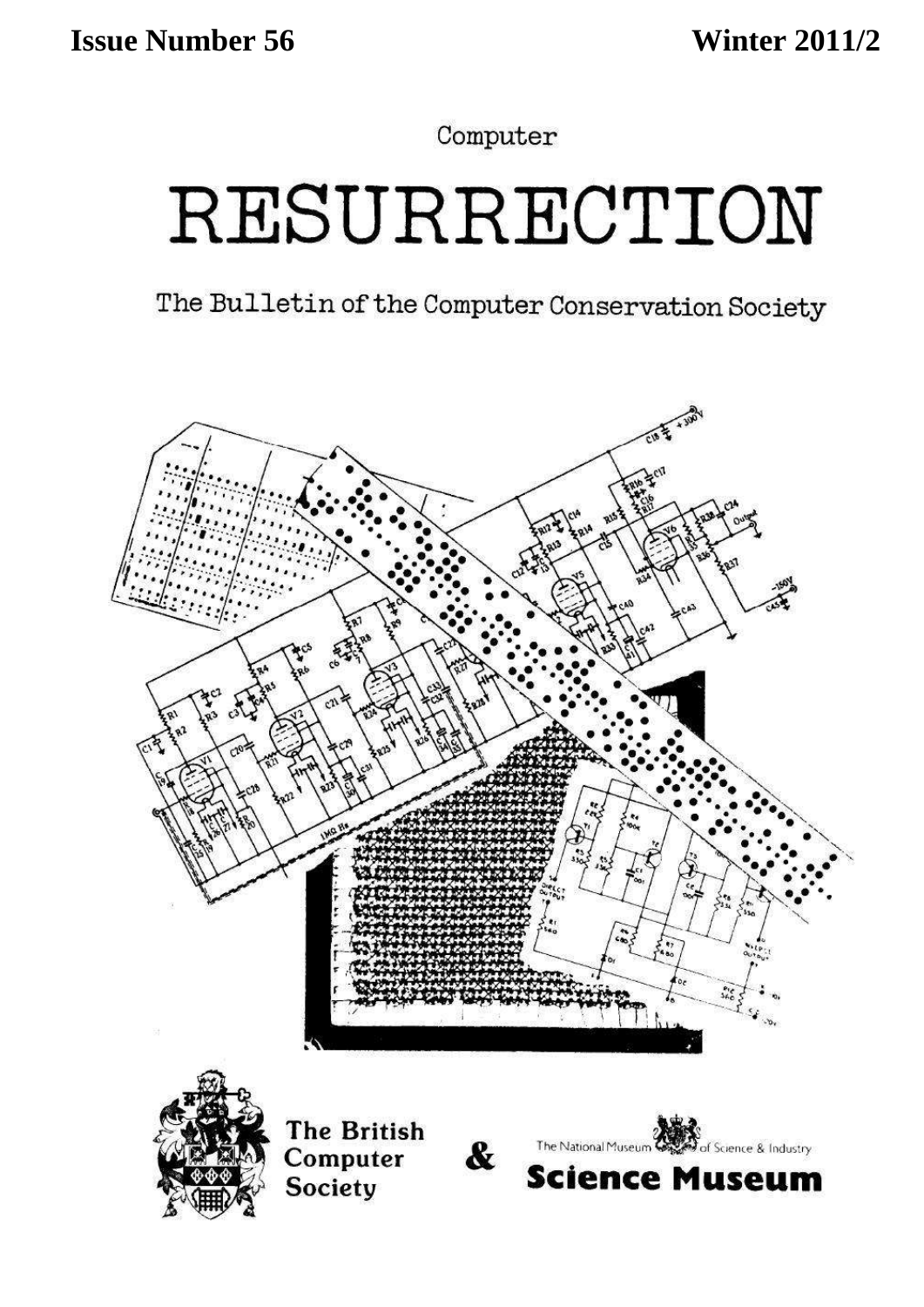# **Computer Conservation Society**

# **Aims and objectives**

The Computer Conservation Society (CCS) is a co-operative venture between the British Computer Society (BCS), the Science Museum of London and the Museum of Science and Industry (MOSI) in Manchester.

The CCS was constituted in September 1989 as a Specialist Group of the British Computer Society. It is thus covered by the Royal Charter and charitable status of the BCS.

The aims of the CCS are:

- To promote the conservation of historic computers and to identify existing computers which may need to be archived in the future,
- $\Diamond$  To develop awareness of the importance of historic computers,
- To develop expertise in the conservation and restoration of historic computers,
- To represent the interests of Computer Conservation Society members with other bodies,
- $\Diamond$  To promote the study of historic computers, their use and the history of the computer industry,
- $\Diamond$  To publish information of relevance to these objectives for the information of Computer Conservation Society members and the wider public.

Membership is open to anyone interested in computer conservation and the history of computing.

The CCS is funded and supported by voluntary subscriptions from members, a grant from the BCS, fees from corporate membership, donations and by the free use of the facilities of both museums. Some charges may be made for publications and attendance at seminars and conferences.

There are a number of active projects on specific computer restorations and early computer technologies and software. Younger people are especially encouraged to take part in order to achieve skills transfer.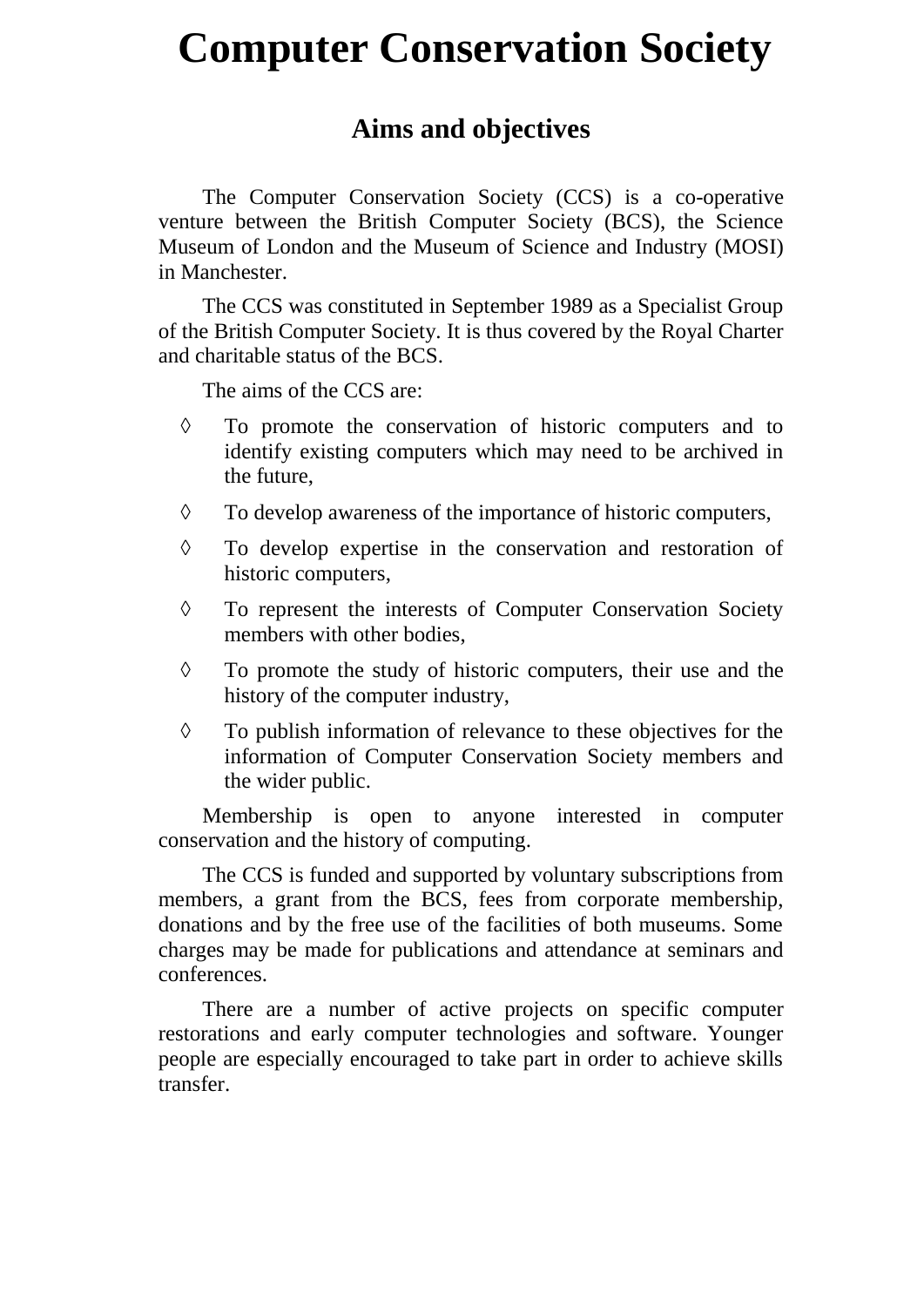# **Resurrection**

# **The Bulletin of the**

# **Computer Conservation Society**

ISSN 0958-7403

# **Number 56 Winter 2011/2 Contents**

| <b>Chairman's Report</b>                              | $\mathbf{2}$ |
|-------------------------------------------------------|--------------|
| David Hartley<br>Introducing<br><b>Rachel Burnett</b> | 5            |
| <b>Editorial</b><br>Dik Leatherdale                   | 6            |
| <b>Society Activity</b>                               | 7            |
| <b>News Round-Up</b>                                  | 14           |
| <b>Mercury and its Autocode</b><br>Tony Brooker       | 16           |
| <b>Tony Sale: Tribute and Memoir</b><br>Doron Swade   | 28           |
| <b>Forthcoming Events</b>                             | 31           |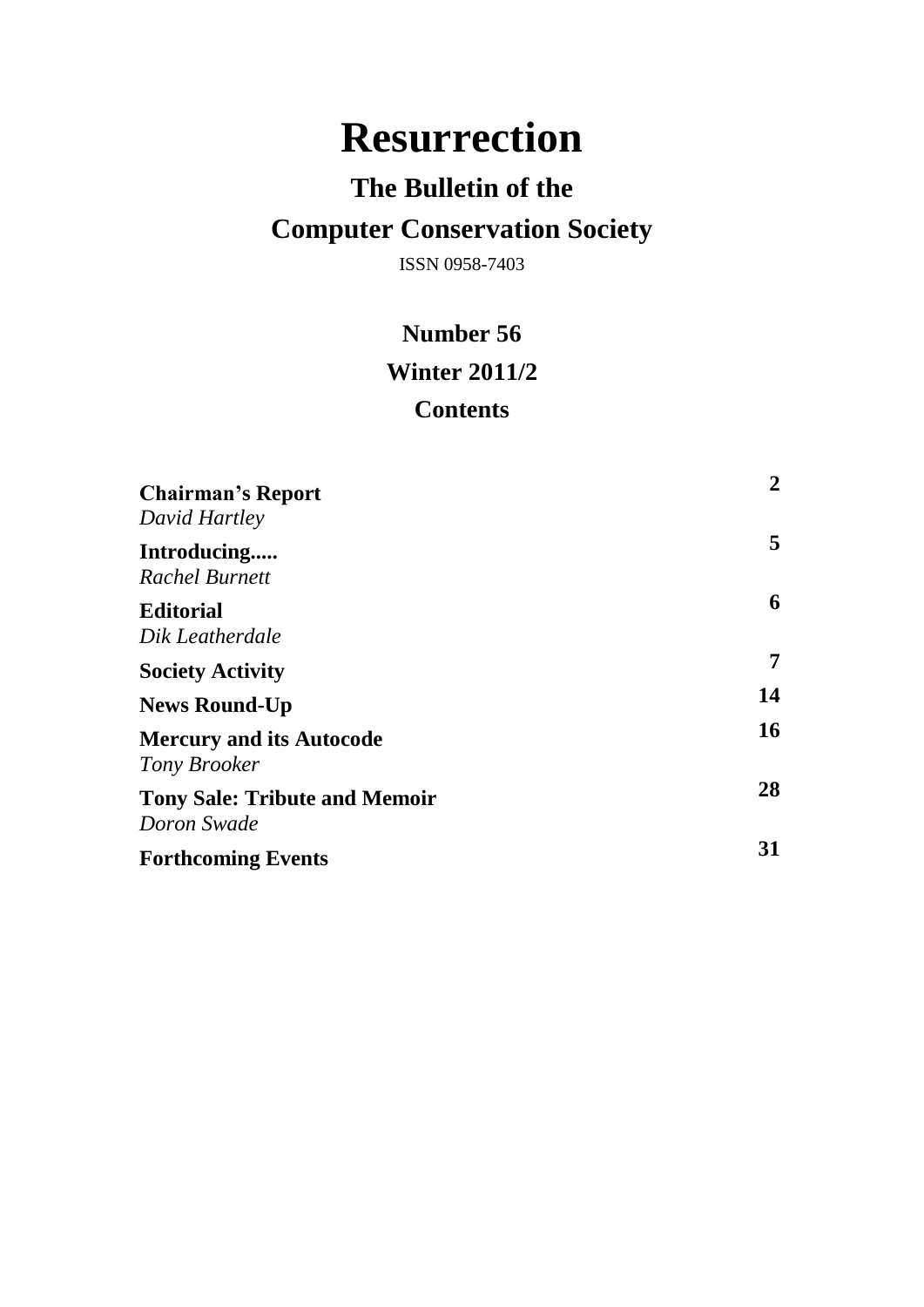# **Chairman's Report**

# *David Hartley*

This is my fourth and final report as Chairman of the CCS Committee and covers the period October 2010 to September 2011.

## **Absent Friends**

Sir Maurice Wilkes died in November 2010 aged 97 after almost a century of pioneering in the field of computing. He was always a strong supporter of the CCS. Your Chairman gave a tribute lecture at the Computer History Museum in May. A major tribute was held in Cambridge in June and a CCS tribute took place recently as part of the CCS London programme.

It is especially sad to have to report the death of Tony Sale in



August 2011. Many tributes have been paid to Tony, including BBC radio and television and there will no doubt be more. In the context of CCS there are three things that stand out: his contribution to the founding of the Society, his fight to preserve Bletchley Park and the incredible achievement in rebuilding Colossus.

## **Projects**

Technical progress in the various CCS projects is reported regularly in *Resurrection*. Here are some of the highlights of the year.

Once again, at Bletchley Park the Turing Bombe and Colossus continue to be major attractions at the cryptography museum and the National Museum of Computing respectively. During the year a volunteer group at TNMoC completed the Tunny replica, which uses keys found by Colossus to decrypt messages from German Lorenz cipher machines. In July our projects figured prominently in a visit of the Queen and the Duke of Edinburgh to Bletchley Park. The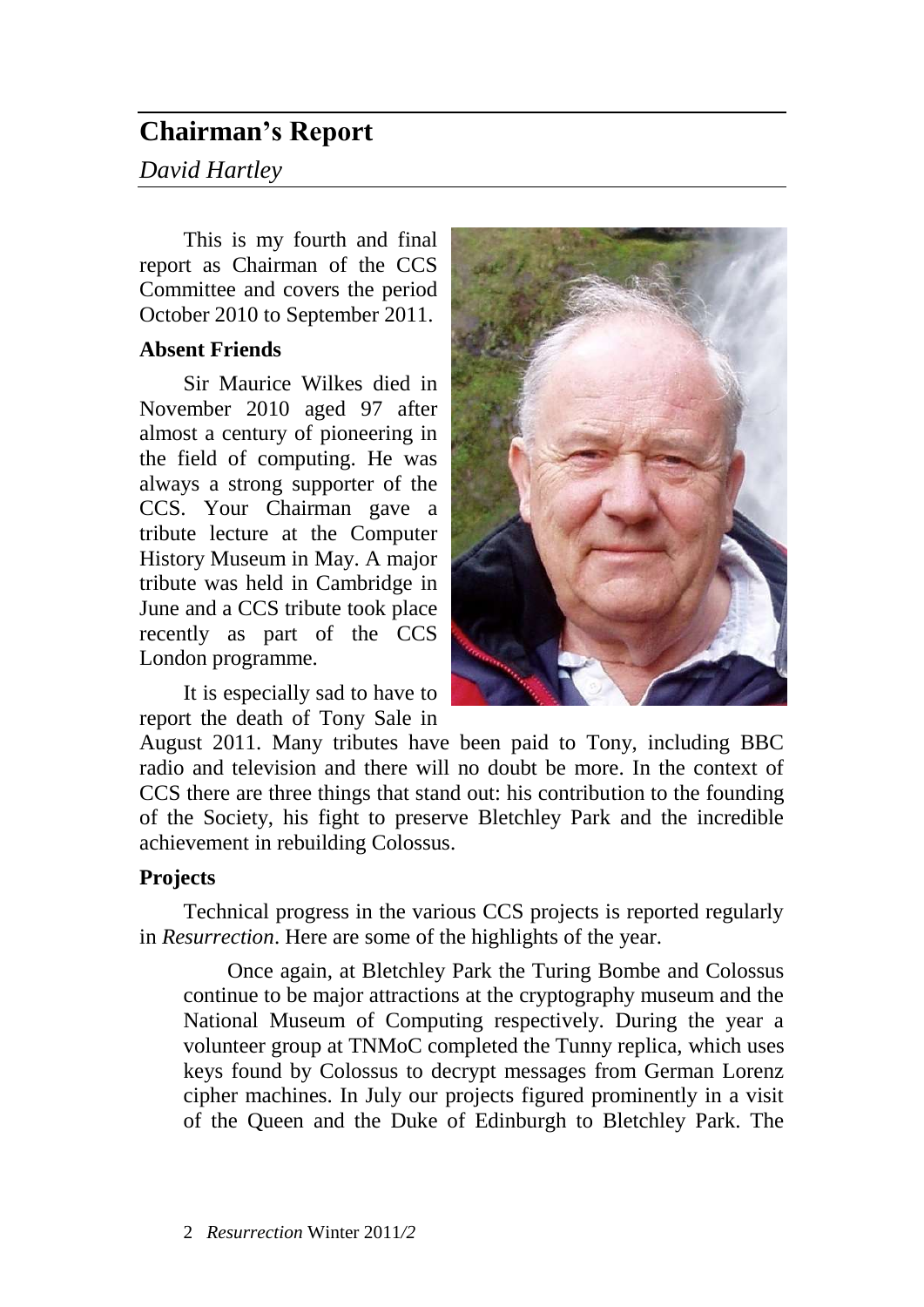indomitable veteran Jean Valentine demonstrated the Bombe and Colossus was demonstrated by the late Tony Sale.

Also at TNMoC, progress has been made with the ICL 2966 and the IRIS air traffic control system, although work on the Harwell Dekatron Computer has been slow due to illness.

Some important circuit diagrams have been acquired for the PDP 8, thanks to the assistance of the Computer History Museum in California.

The SSEM (the "Baby") has been re-installed in the new gallery at the Museum of Science and Industry in Manchester and is again being regularly demonstrated by our volunteer team.

Following a visit from members of ISACA (Information Systems Audit and Control Association) a donation to help support the team was received. Progress continues with the restoration of the Hartree Differential Analyser.

At the Science Museum in London, the re-restoration of the Pegasus has continued to be delayed, but the necessary work including the certification of the volunteer team and tests connected with electrical safety have started. The Elliott 401 project is being reviewed. More volunteers are needed, and in anticipation work has been done to establish model roles for volunteers. The Museum has submitted a successful first stage bid to the Heritage Lottery Fund for a gallery entitled *The Making of Modern Communications.* CCS members are active in the development of the new gallery.

Two substantial new projects were established during 2010-11. The EDSAC Replica project aims to build in as authentic a manner as possible a replica of the original Cambridge computer that ran its first program in May 1949. Work so far has involved discovery of necessary archive material and reconstructing the technical design details. The replica is scheduled to be built at TNMoC and construction work is planned to begin there in 2012. The project is being managed by a charitable trust and is being funded by a consortium led by Cambridge computing entrepreneur, Hermann Hauser.

A project has been established to plan and build Charles Babbage's Analytical Engine, the first phase of which is to digitise and conduct a detailed examination of the technical drawings in the archive held by the Science Museum. Doron Swade is the CCS representative on the project's management board.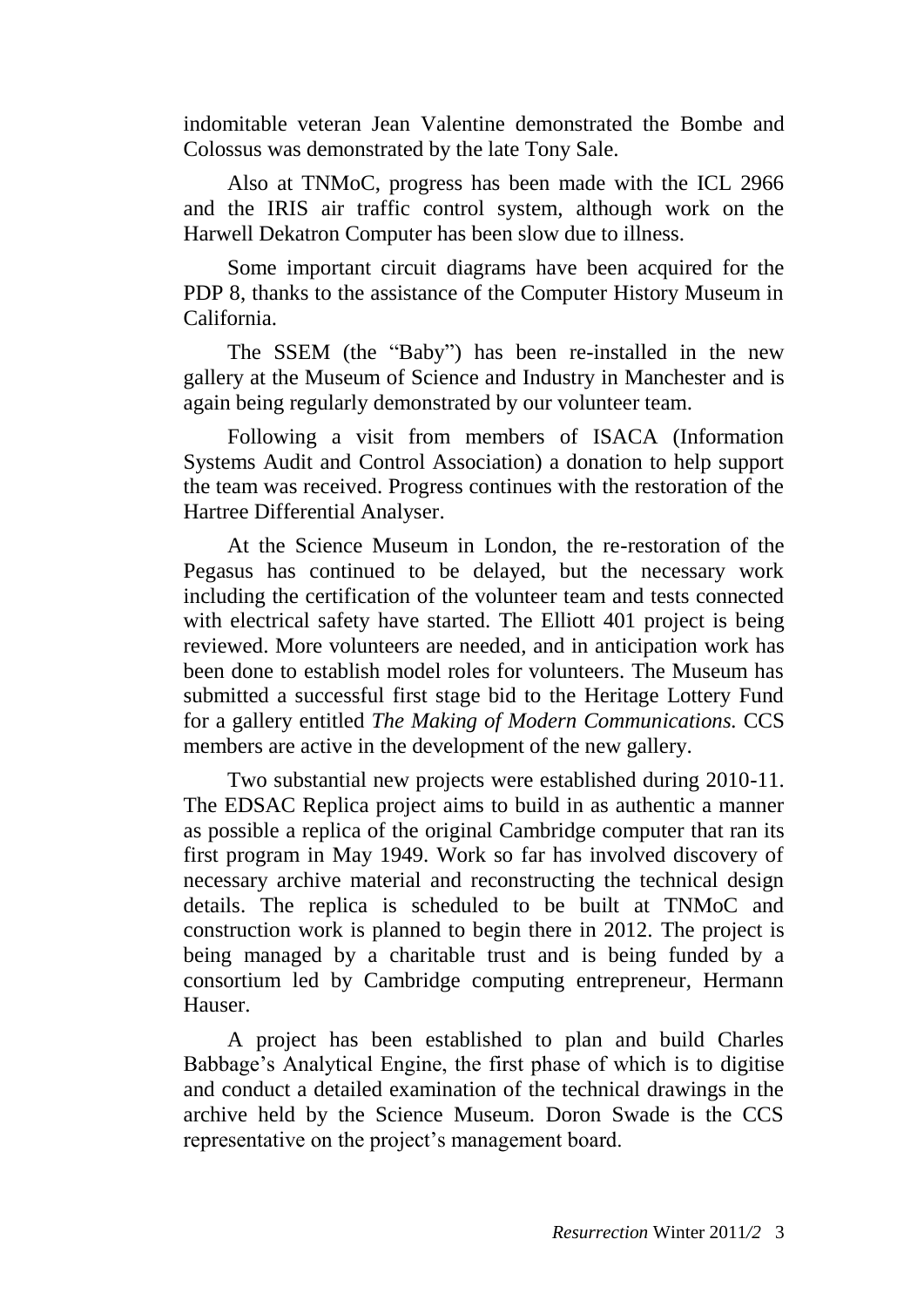### **North West Group**

Ben Gunn has retired after 17 years as secretary to the CCS North West Group. In May, Group Chairman Tom Hinchliffe led a small party to Ben's home in Penistone for the presentation of a Certificate of Appreciation from the BCS together with a whisky decanter from all his friends in the North West Group. Gordon Adshead has taken over the position of Group Secretary.

#### **Publications and Websites**

Thanks to the energies of editor, Dik Leatherdale, *Resurrection* has continued to be circulated quarterly to all CCS members. *Resurrection* is not only a journal of record for the Society, but publishes much material of historical value.

Alan Thomson continues as website editor ensuring that the site remains up to date. Further work has been done to integrate the website with the main BCS site and now includes information on historic computers initially provided for the BCS by Simon Lavington. A new venture has been to add pages to the website providing details of many of the computer museums in the UK. These pages will be updated as the CCS becomes aware of them.

### **Alan Turing Centenary**

Last year the CCS instigated planning for a public exhibition at the Science Museum to mark the centenary of the birth of Alan Turing. The Museum has been successful in obtaining sponsorship and we look forward to seeing the fruits of this in 2012. At the same time, under the editorship of Simon Lavington, a book entitled *Turing and his Contemporaries: Building the World's First Computers* has been written by various members of the CCS Committee and will be published by the BCS in 2012.

#### **Events**

Roger Johnson as Meetings Secretary continues to manage the London events programme, while Gordon Adshead does this for the North West Group. Included at the two venues were *Research Machines* by John Leighfield (Chairman of Research Machines and a Past BCS President), *Tales of the Unexpected: an Alternative History of the Computing Industry* by journalists John Naughton and Bill Thompson, *Konrad Zuse and the Origins of the Computer* by his son Horst Zuse, *The Story of Elliott-Automation Computers, 1946-1986* by Simon Lavington to mark the publication of his book and *The LEO Story* by Gordon Foulger.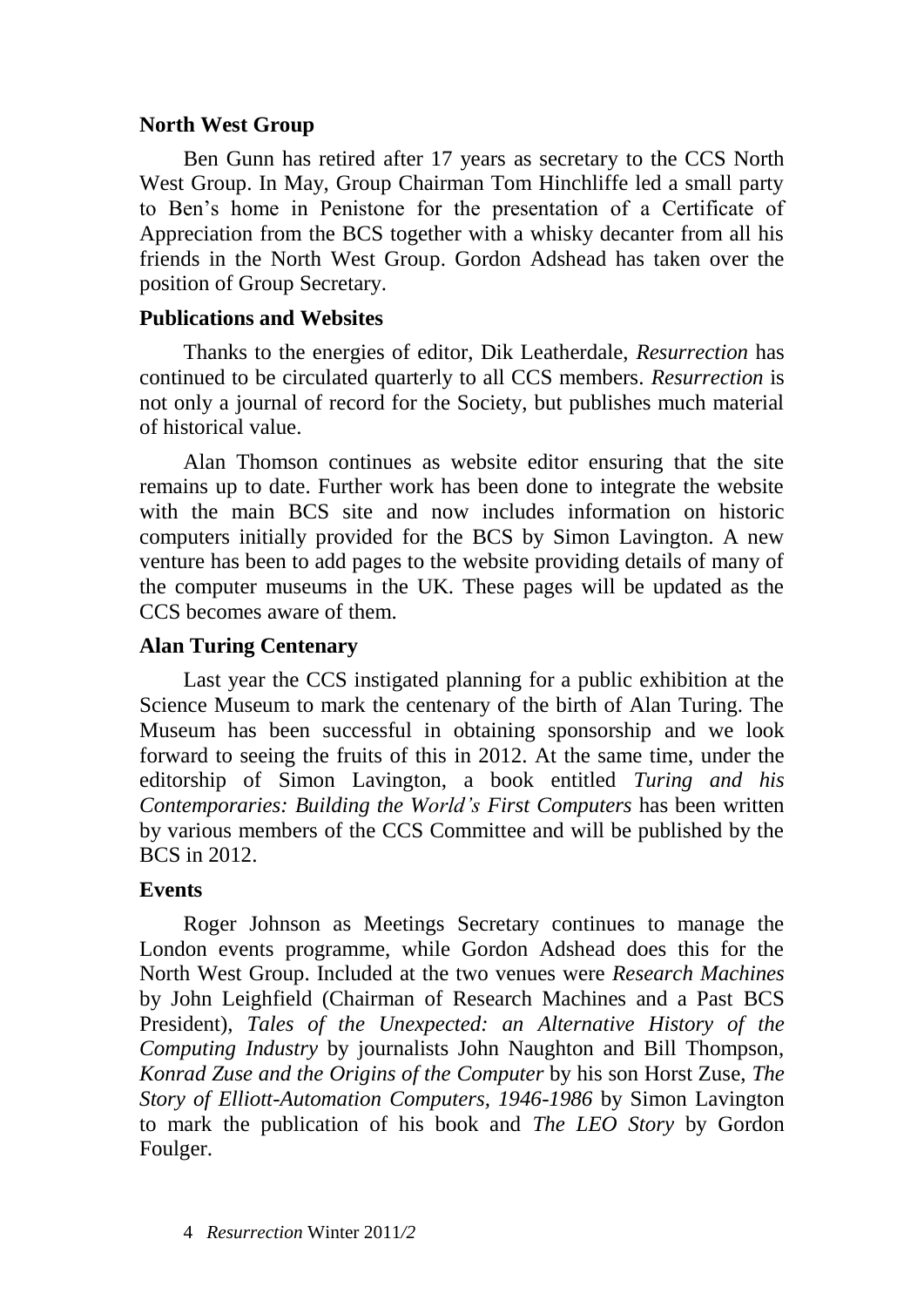# **Introducing.....**

# *Rachel Burnett*

My career combines law together with experience in the IT industry. After graduating, I worked as a systems analyst, in systems development and subsequently project management. I started off at the Post Office, which then included BT. The Post Office was one of the largest of the relatively few organisations using IT at that time, on a range of computers including ICL System 4 and IBM 360/370 machines. In the 1970s I was part of a team developing the Broadcast Receiving Licence system, the first to use the new postcode system nationally for all UK households,



then one of the most complex storage and retrieval systems in Europe. I went on to work at Sainsbury's (on distribution systems, using ICL 1900s), at the Midland Bank (the first on-line system for foreign exchange dealers) and at Brooke Bond Oxo (mainly IBM 360/370).

While working in IT full time, I studied law by distance learning, to become a solicitor. Expansion in software development, particularly the move away from manufacturer-supplied software and the introduction of the PC in the early 1980s, brought in the new area of IT law. I joined another solicitor in one of the first IT legal practices. I subsequently became a partner in City of London law firms, then ran my own niche firm and am now Head of the IT/IP law team at Paris Smith LLP in Southampton, acting for both IT suppliers and users.

I am author of several books on IT law, including books on IT contracts, outsourcing and the *IT Law Guides* series published for the Institute of Chartered Accountants. I have been awarded an Honorary Doctorate in Technology from Southampton Solent University and work with the Open University Law Programme. I am a Livery member of the City of London Information Technologists' Company and past Chair of the Institute for the Management of IT Systems.

I was President of the British Computer Society 2007-2008. Other BCS roles have included Chair of the Management Forum and membership of the Security Committee. I am delighted to become CCS Chair, although it will be a hard act to follow David Hartley's Chairmanship. I am looking forward to being closely involved in all the exciting work which members carry out.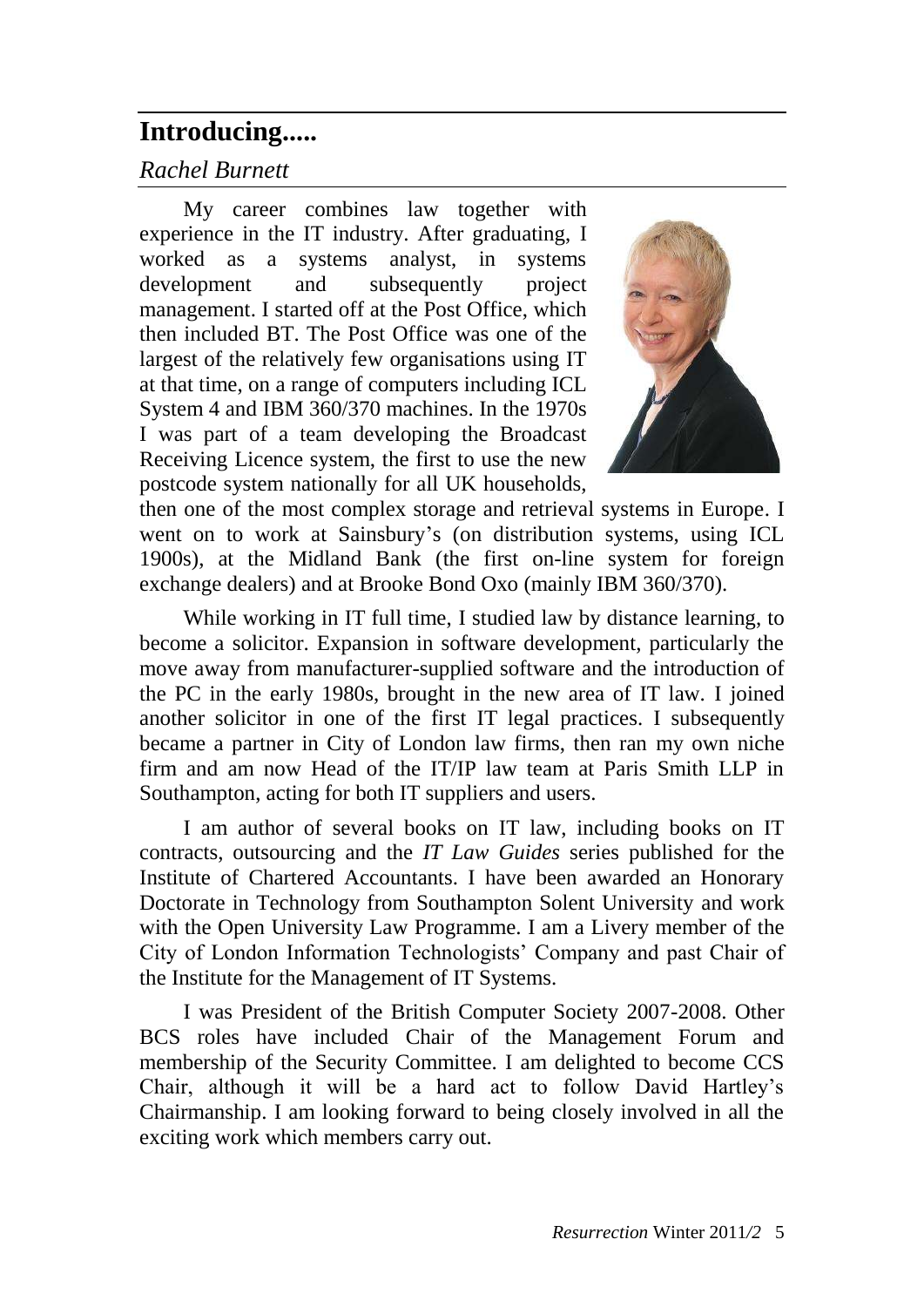# **Editorial**

# *Dik Leatherdale*

As you will read elsewhere in this issue of *Resurrection*, at the end of August we lost one of our founding fathers, Tony Sale. As a mark of our regard for him, readers will have noticed that the front cover reverts to Tony's original design for *Resurrection*, taken from issue 1, May 1990. Tony will be missed by all sorts of people for all sorts of reasons, but his contribution to the founding of *Resurrection* will be remembered with gratitude.

This issue also marks the end of David Hartley's chairmanship of the Society. After four years he has handed the baton to Rachel Burnett who introduces herself on page 5. I have worked closely with David over most of his period as chairman and I feel compelled to pay tribute to the way in which he has devoted himself to the affairs of the Society over his period as chairman. As well as giving us the benefit of his seemingly boundless energy, he has that deft touch with people which seems to make them want to do what he wants them to do. All the best managers have that and David has it in spades. He is also entertaining company. An evening spent with him in a restaurant (and there have been a few) is always an evening well spent. Thank you David.

2012 brings the centenary of the birth of Alan Turing, surely one of the most significant figures in computer history, albeit one on whom opinions remain sharply divided. We will hear a great deal about Turing in the coming year with the CCS contribution well to the fore.

But 2012 is also the  $50<sup>th</sup>$  birthday of the Manchester University/Ferranti Atlas 1, in its day the most powerful computer in the world, albeit not for very long. As you can read elsewhere, Flossie, our pet ICT 1301, will also have clocked up 50 years in 2012.

# **North West Group contact details**

Chairman Tom Hinchliffe: Tel: 01663 765040. Email: *[tom.h@dsl.pipex.com](mailto:tom.h@dsl.pipex.com)* Secretary Gordon Adshead Tel: 01625 549770. Email: *[gordon@adshead.com](mailto:gordon@adshead.com)*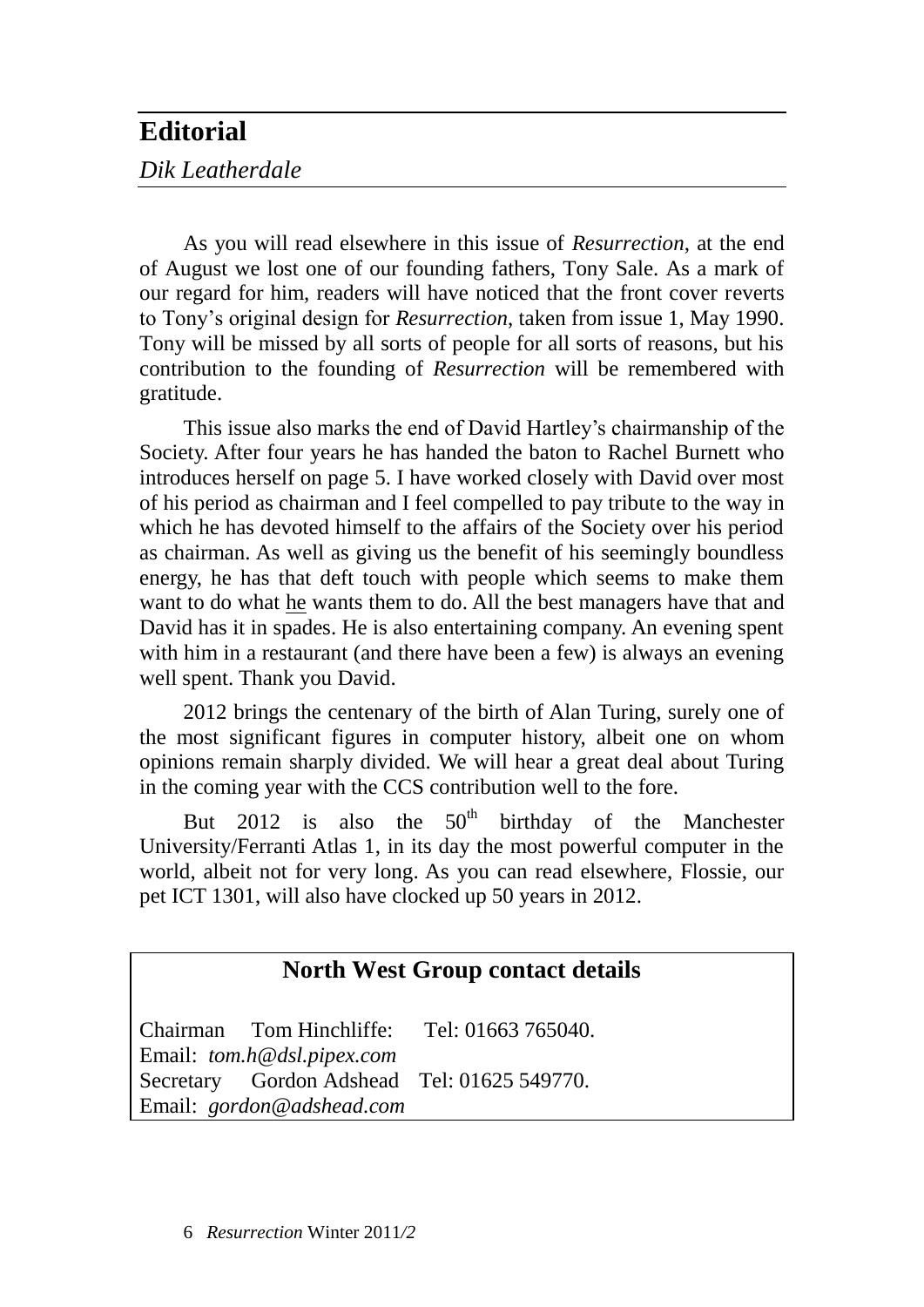# **Society Activity**

### **ICL 2966–** *Delwyn Holroyd*

I finally resolved the stubborn problem that although the machine passed all diagnostic tests it still wouldn't boot. Following study of the bootstrap source code I realised that the mechanism by which it communicates with the SCP is not exercised at all by the diagnostic tests – quite a significant omission! With everything else eliminated this proved to be the problem and we then found another open circuit on the connectors between the two platters in the OCP. I have now buzzed out every wire to make sure there are no more!

Thus the machine is now able to run 2900 order code and passes almost all the higher level tests (the only failures are two tests which should cause an exception but don't, which doesn't impact normal code). I have completed reconstruction of the remaining data from the diagnostic disk pack onto a new virtual Engineers' Test Library tape. This contains TOSD (a multi-tasking Test Operating System similar in style to 1900 operators' exec) and a selection of peripheral tests to run under it.

The 7501 terminal has been successfully interfaced to the DCU but appears unable to run the terminal executive available in the test program. The line printer has been re-commissioned and tested and we were able to use it to dump the memory of the 7501 and a comms trace to aid investigation of this problem.

Recently I demonstrated Maximop running on the 7501 (under emulated George 3 on a PC) for Arthur Dransfield, one of the original development team. He is still in contact with most of the team. Unfortunately the source code is not thought to have survived  $-$  I only have a binary copy.

Work has started on the two card readers. The mechanics aren't too bad but all the major boards in both readers are faulty and one has a faulty power supply too! Luckily we have schematics and technical descriptions for everything, so restoration should be possible.

A new 2900 interface PCB is under development to replace the somewhat unreliable hand wired board currently in use. The new PCB will be able to act as either a peripheral or controller end and additionally will enable speedier data capture from the remaining EDS80 disk packs (containing VME).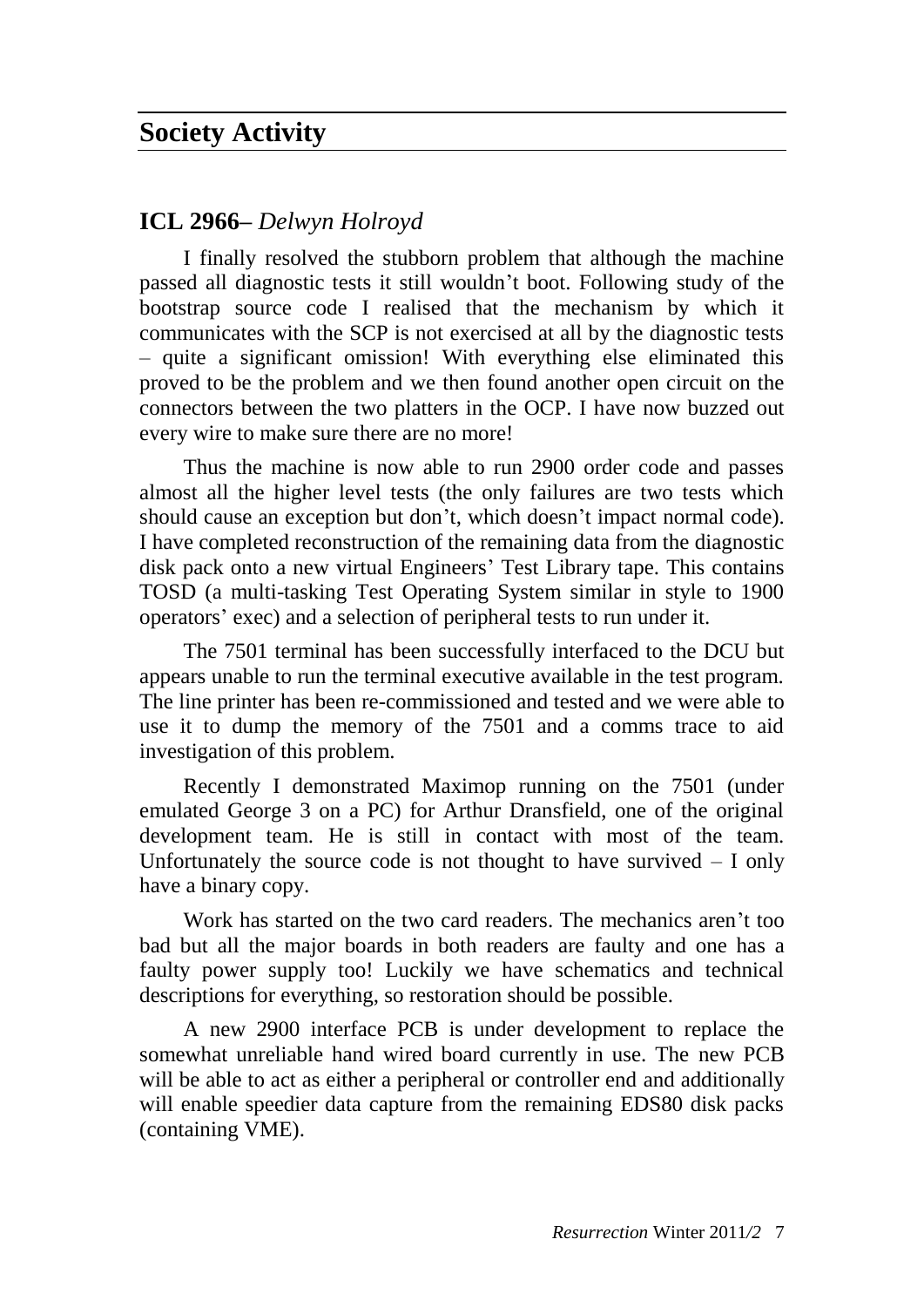# **The Hartree Differential Analyser –** *Charles Lindsey*

Most of the items that were mentioned in my last report as "ongoing" are now in place. The solenoids are installed and working, the missing clutch has been bypassed so that we can now use both integrators and so we are now able to run the classic "circle test". This starts from the differential equations

$$
dx/dt=y
$$
 and  $dy/dt=x$ 

which lead to the obvious solution

```
x=sin(wt)y = cos(wt)
```
so if you plot x against y you get a circle, which is precisely what the machine does. The interesting question is whether the circle comes right round and joins up where it started, which it does within about 2mm – pretty good considering the amount of backlash present which causes the circle to grow a bit every time one of the variables passes through zero.

The only blot is that one of the shafts broke (possible due to stress caused by misalignment). But we manufactured a new one and all is going again.

Future work will mostly be directed at how we are going to exhibit the machine to the public. We need gadgets like a toy integrator and a toy slide rule for the public to learn about analogue computing and we need to reorganize the display material already present in the gallery to explain what it is all about.

A short video of the Differential Analyser in action can be seen at *[www.cs.man.ac.uk/~chl/hartree.html](http://www.cs.man.ac.uk/~chl/hartree.html)*.

# **Bletchley Park 1**

On Friday  $15<sup>th</sup>$  July, the Queen and Duke of Edinburgh visited Bletchley Park to meet some of the veterans involved in the World War II code-breaking achievements. As part of the event, the Bombe reconstruction was demonstrated to the Queen by Jean Valentine, one of the veterans who regularly show the machine to visitors; while John Harper, leader of the Bombe team, explained about the machine's reconstruction to the Duke of Edinburgh.

The Royal party also visited The National Museum of Computing which included a demonstration of the Colossus rebuild by the late Tony Sale.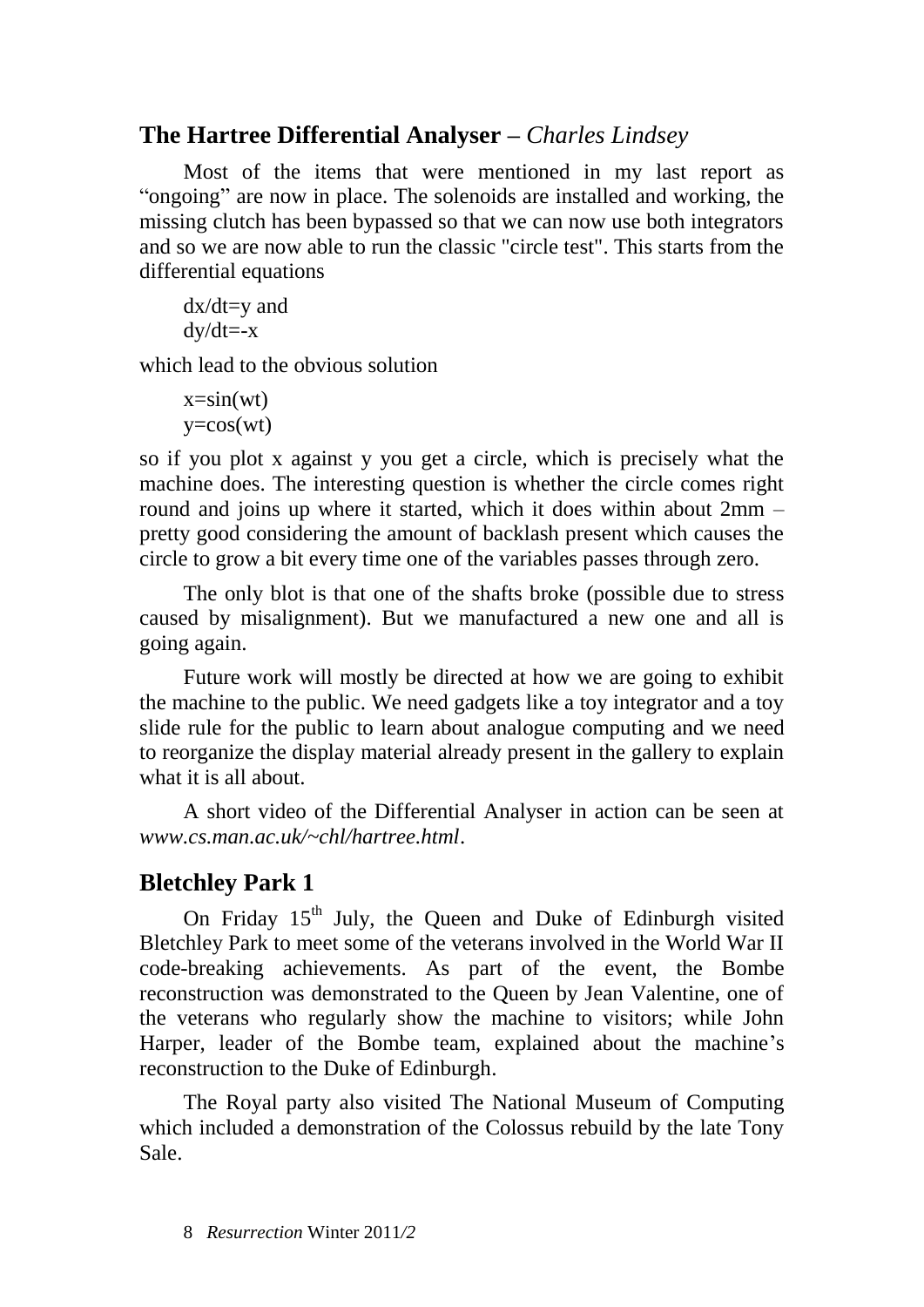### **ICT 1301 –** *Rod Brown*

The seventh open day of the project went off on the  $17<sup>th</sup>$  July with good visitor numbers. In what seemed like a whirl of a day many new contacts have been forged.

Special visitors on the day were Brian Spoor and Lorna of 1900 emulator fame, who made the journey from Devon to see the event. Lorna was seen to take over some of the questions at front of shop from visitors. We appreciated her help. Brian also delivered several boxes of paper tapes and teletype rolls, a most welcome gift. Delwyn Holroyd also made the trip and we had a chance to talk and compare notes between the 1301 project in Kent and the 2966 project running at Bletchley Park.

Another notable visit on the day was from Peter Ling, his wife and some of the grandchildren. This is what we love to see, children goggling at the size of the machine and being able to experience the spectacle of such a machine running and on public display. Further special thanks go to Peter for donating the 1302 console he has kept safe all those years and also the 1302 manuals which we are now going to trawl through to discover more about this very rare gem in ICT/ICL's history.

Another visitor on the day was a nice surprise this time from CCS member John Edwards. It was an IBM 026 keypunch which John has donated to the project after your editor's article in *Resurrection 54*. Many thanks go to John for this kind act. Mrs Edwards said she was only too glad to get a piece of the garage back! Many of the visiting children also agreed that John had done the right thing and left with freshly punched cards clenched tightly in their hands, having had the fun of producing them as well.

After the rush of the open day the project has settled down again to completing the interface which is designed to capture the raw magnetic tape data from the system (our last remaining original project target). This needs to work at four megabits per second in burst mode as each assembled register of tape data is spat out of the machine. It has been quite a challenge to complete so far.

We will be having another open day on the 21st of October which is reserved for the local Kent U3A to discover us and what we do for the CCS. The project is trying to organise a 2012 event which will take place in the  $50<sup>th</sup>$  year of the machine. A trawl through the original documents shows a final sign off date of approx.  $19<sup>th</sup>$  September 1962, so 50 years on is the date on which we are focusing as the official celebration point.

As usual all updates are online at *[www.ict1301.co.uk/1301ccsx.htm.](http://www.ict1301.co.uk/1301ccsx.htm)*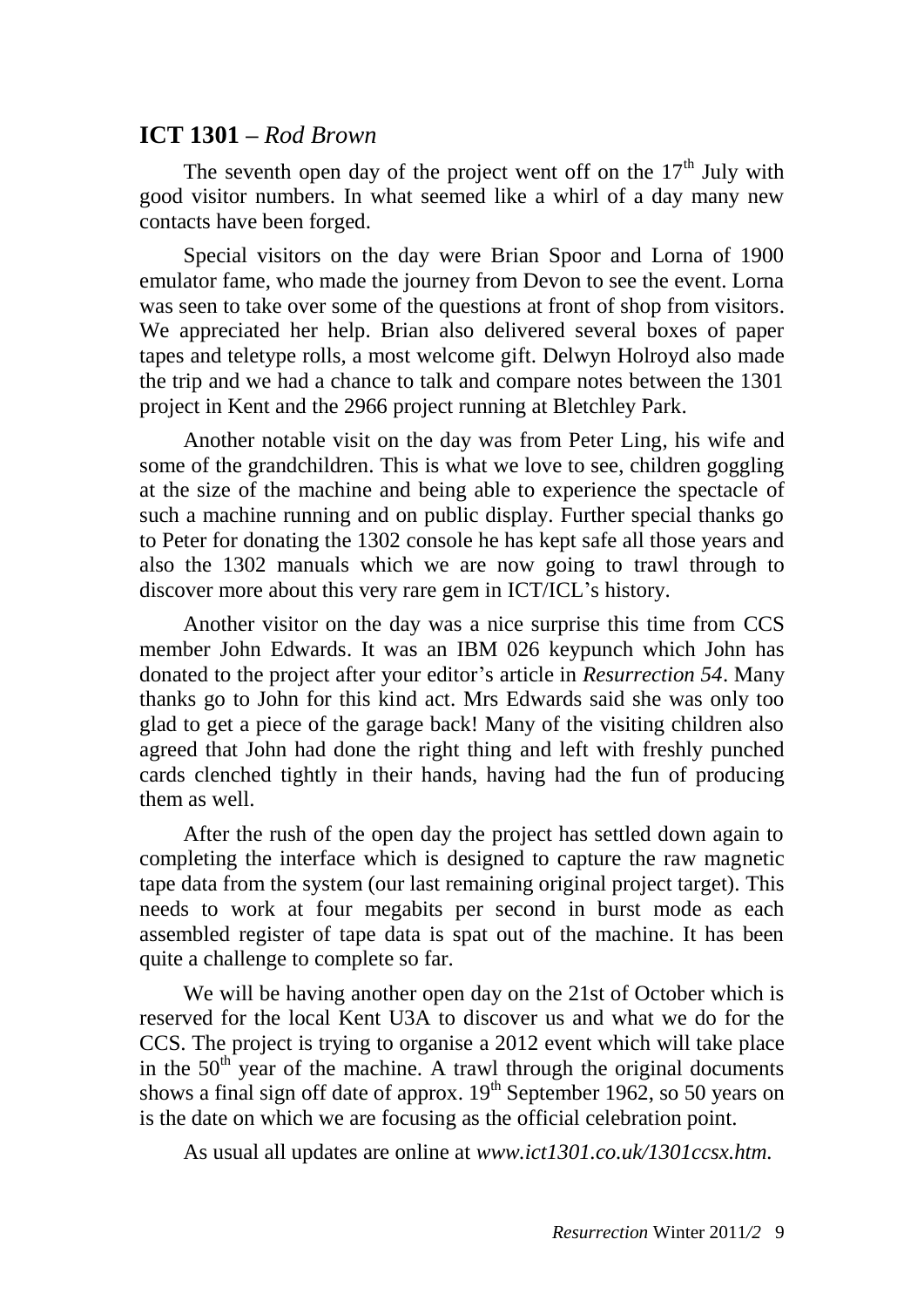# **ICL Archive –** *Hamish Carmichael*

Three ICL 1900 manuals have been added to the ICL Archive at the Science Museum Library as has a book by one J. Sandford Smith on Punched Cards, MacDonald & Evans, 1960. An interesting point is that it is marked as having been the personal copy of Mr Cecil Mead, who was a director of BTM and later of ICT.

# **KDF9 Emulator –** *Dave Holdsworth*

The KDF9 emulator is now available for MS Windows in addition to the Mac and Linux versions announced earlier. Details can be found at: *[www.findlayw.plus.com/KDF9/emulation/emulator.html](http://www.findlayw.plus.com/KDF9/emulation/emulator.html)*

A new user program has come to light, to add to our collection of KDF9 software that we can now execute. We would very much like to hear from anyone who has KDF9 programs from their past as well as any paper tape, cards or printer listing.

At Leeds University we developed KAL4, a new assembly language for KDF9 in which much of our (now lost) system software was written. However, I have a printer listing of the assembler and have hopes of getting it executing. KAL4 was also used at NPL, so I would also like to hear from anyone who has KAL4 software in whatever form.

## **EDSAC Replica –** *David Hartley & Chris Burton*

The establishment of the charity to oversee the project is continuing but slowly. The trustees will be Hermann Hauser and Andrew Herbert (appointed by the Hauser Raspe Foundation), Andy Hopper and Peter Robinson (appointed by the University of Cambridge), David Hartley and Kevin Murrell (appointed by BCS). Once the charity has been set up, the project will have a more formal existence and fund raising will commence.

Andrew Herbert, lately Chairman of Microsoft Research EMEA and an alumnus of the Cambridge Computer Laboratory, is to be Project Manager.

The interim management board, consisting of Chris Burton, Martin Campbell-Kelly, David Hartley, Andrew Herbert, Jack Lang and Kevin Murrell, met on  $27<sup>th</sup>$  September to review progress.

Little design progress has been made due to pressure of other work. The logic simulator has reached the point where it will require input from "new" logic for undocumented areas of the machine.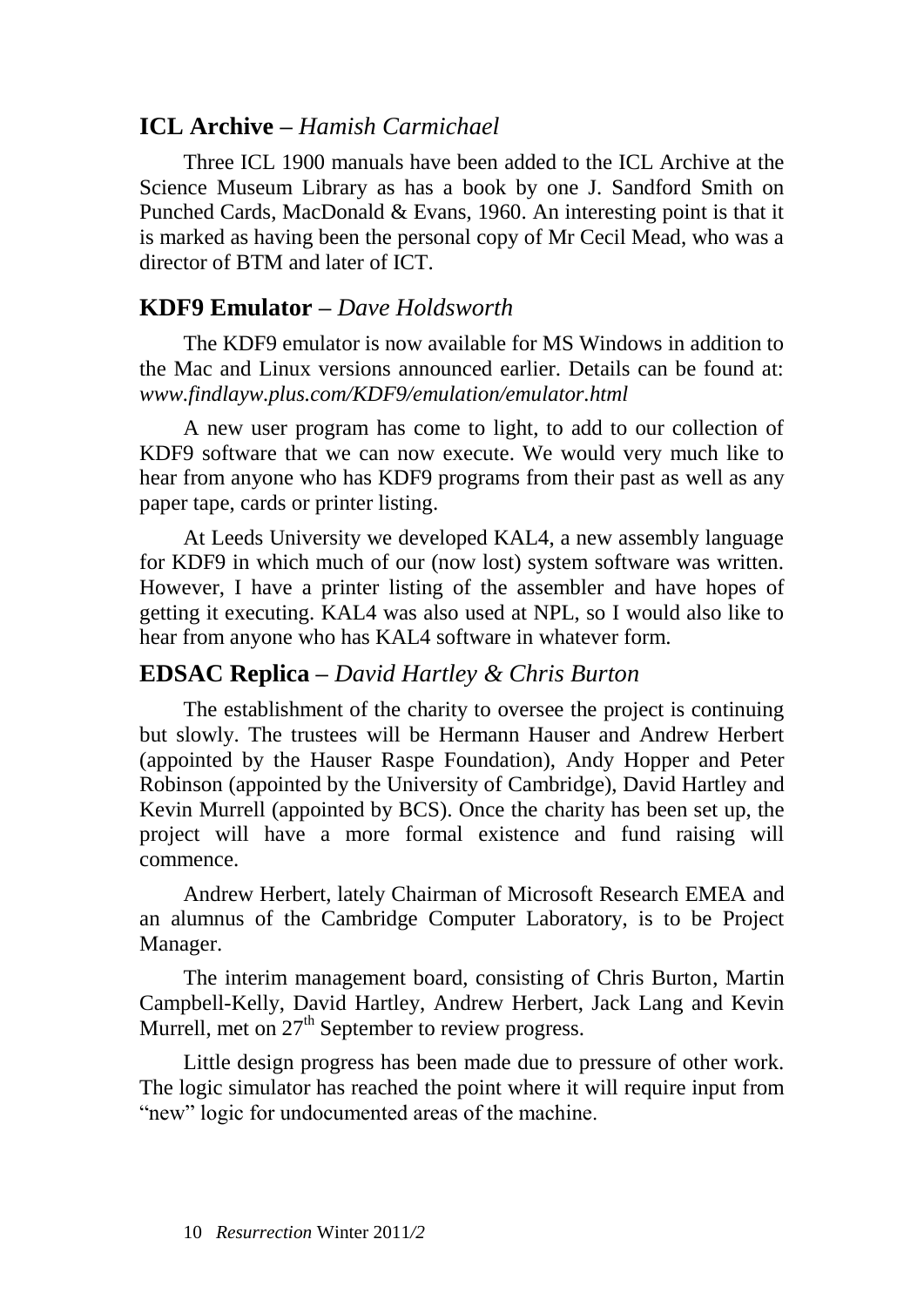The engineering drawings for the example chassis mentioned in the last report were taken to a local (to CPB) company who claimed to have the appropriate machinery. Laser-cutting of the sheet metal parts was very satisfactory, but they seem to have little control over accurate bend radii on the folded flanges. Consequently the chassis was difficult to assemble without forcing hole alignments. A further sample will be needed, from another supplier yet to be identified.



Proposals for implementing the Delay Line store have been reviewed. Because of the cost and safety implications of mercury, we may have a single such delay line as

an example and rely on either semiconductor or wire delay lines as the main realisation. In any event, initial implementation of semiconductor store will be straightforward and take the pressure off early dependence on a delay line store. It is likely that we ought to replicate the complete design of the store regeneration chassis (the sole extant chassis type preserved in the Cambridge Computer Lab) rather than make a cut-down version suitable for semiconductor or wire delay lines. The consequence will be the need to make many tuning coils and to set them up and to provide special 13.5 MHz interfacing to whatever modern store technology we use. More thought needs to be applied to this area.

A start has been made on teasing out the design of the store gating system in the three chassis in the middle of the store racks, but little convincing progress has been made so far.

# **Bletchley Park 2**

In October it was announced that Bletchley Park has been awarded a grant of £4.6M (yes! £4,600,000.00!) by the Heritage Lottery Fund. The grant is for the restoration of huts 1, 3 and 6 which is where codebreaking took place. The grant also covers development of a visitor centre in Block C which is currently derelict.

More details at *[www.bletchleypark.org/news/docview.rhtm/651072](http://www.bletchleypark.org/news/docview.rhtm/651072)*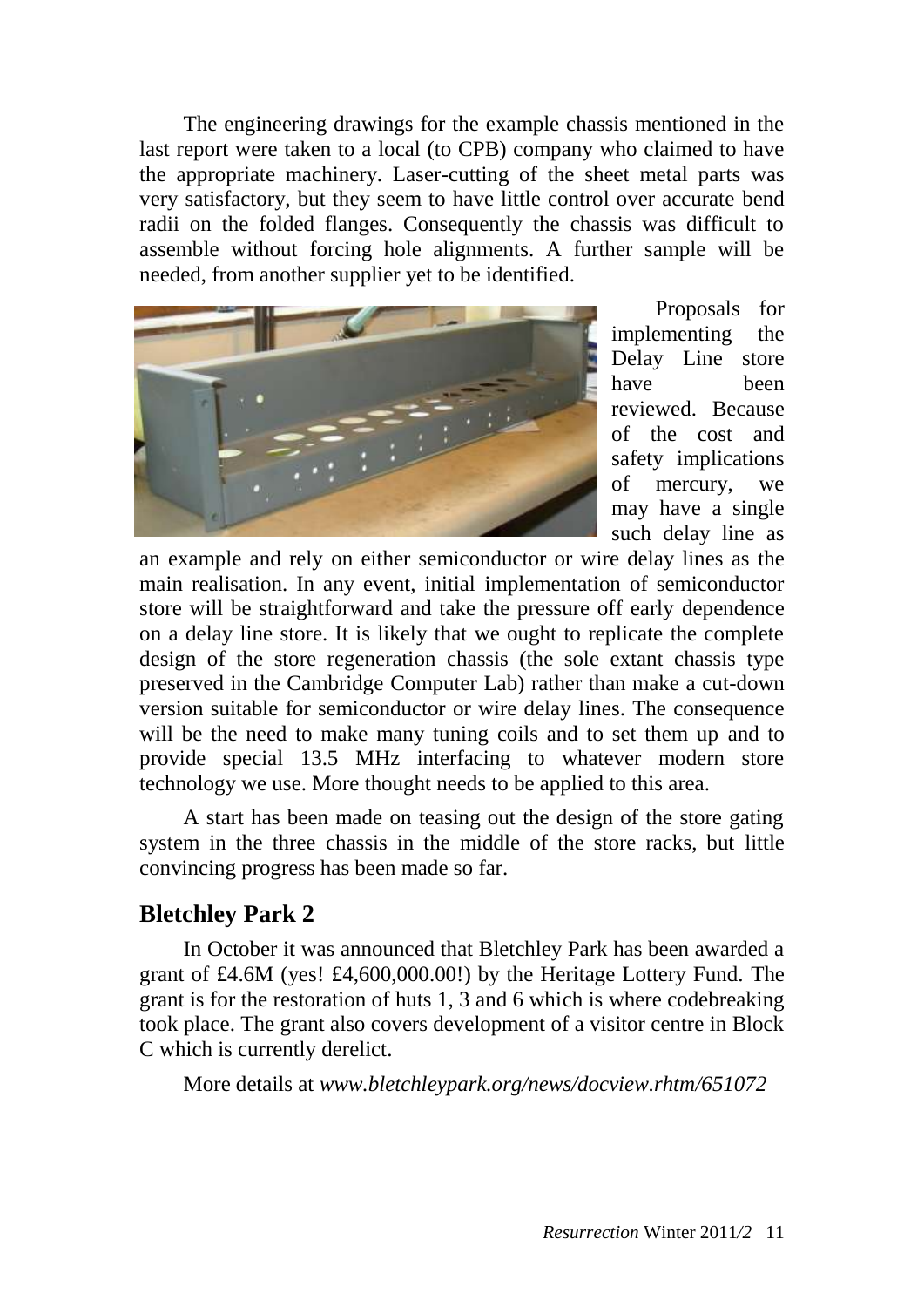# **Elliott Project –** *Terry Froggatt*

The remit of this Project has been extended to cover the growing collection of Elliott computers at TNMoC.

The Elliott 803 went "pop" when it was turned on one day in July. The fault was traced to a  $0.1\mu$ F mains suppressor capacitor in the paper tape station which had exploded. This was replaced with a modern suppressor and all was well.

As reported in *Resurrection 53*, TNMoC was offered an Elliott 903 last year, which arrived in November after it had been standing for several months on a wet carpet. A small team has been working on it intensively since February. The CPU with its 18-bit 8192-word core store was ferried to Hampshire where it stood alongside a working 903, enabling several faults to be located by card-swapping. The rust on parts of the tape reader and some of the chassis has been cleaned up by electrolysis. When the system was reassembled at TNMoC, the 903 successfully ran ALGOL and Basic programs, using a DEC VT220 current-loop VDU in lieu of a working Teletype. The front metal covers were replaced by acrylic sheets so that the internals can be seen safely by visitors, then it was placed on display in August. Work continues on an extra 8192-word store module, the paper tape punch and the engineering display panel.

Finally, an Elliott 905 was donated to TNMoC in 2008. Whilst this has been on display for some time, no attempt has been made to reconnect the cables or power it up. TNMoC would appreciate help with this dual-processor 905 from anyone familiar with its internal workings.

# **Bombe Project –** *John Harper*

We now have enough people trained to operate to enable us to provide demonstrations every Saturday and Sunday plus ad hoc offerings on Tuesdays between other team activities. The operator schedule has been taken over by one of the BP management team.

The reliability over the last year has been very good. We almost always run a real job although I have to admit that we know the correct stops. On the other hand this does show that the machine is working correctly.

With many different operators, I thought we would have problems with such things as drum brush damage. However this has not been a problem worth worrying about. In fact we have had just a few brushes coming loose due to missing something during assembly rather than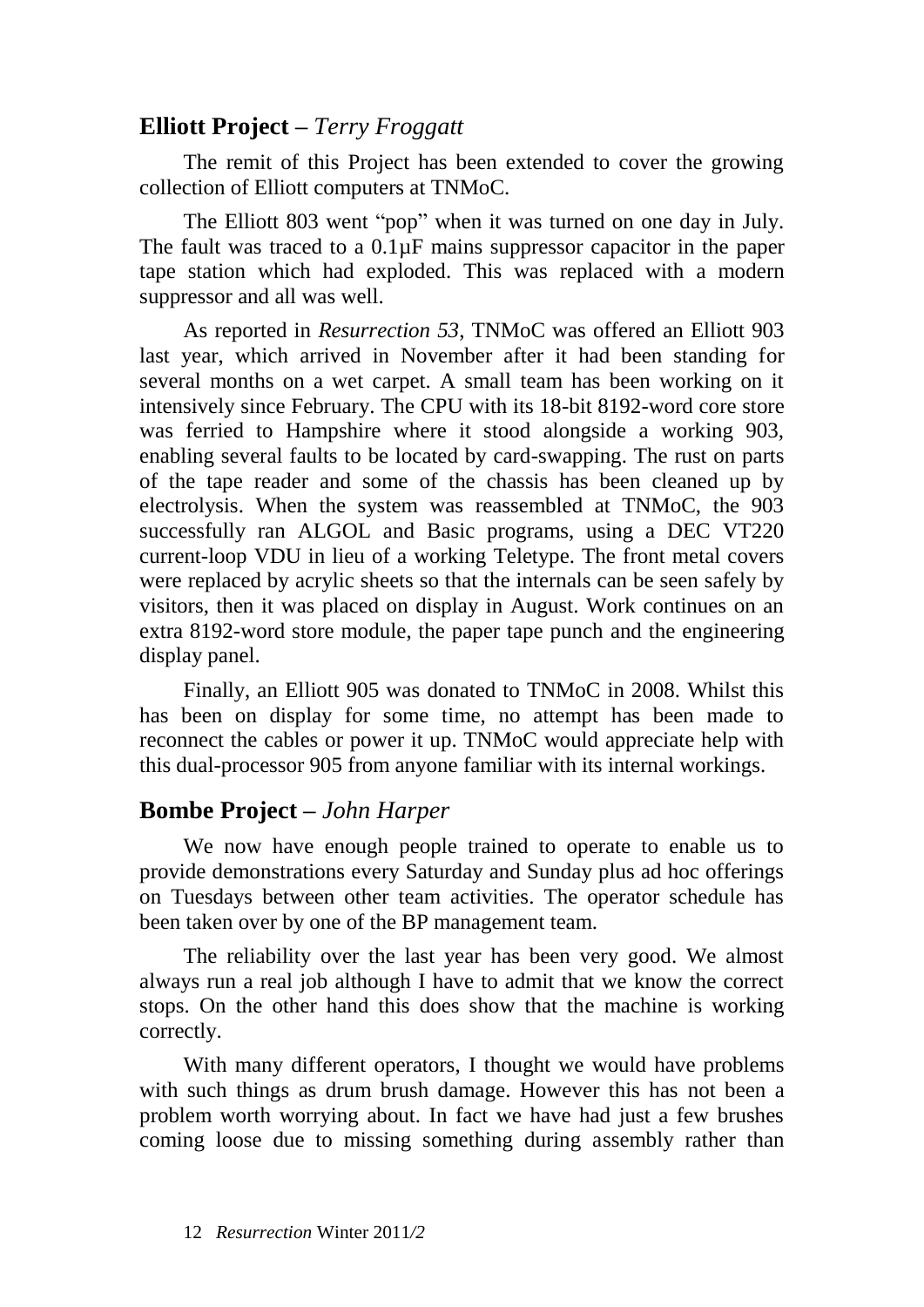problems due to handling. We have unfortunately had minor handling damage to the drum covers and have asked for more care to be exercised.

The main machine has failed twice over the last year. One problem was due to a motor fuse blowing. We have had this before so we went back to a specialist supplier armed with start-up current figures and waveforms. They came back saying that we had the wrong specification fuses. Subsequently they supplied replacements for free and we hope that we shall not now have a repeat of this problem.

The second problem was a taper pin falling out because it had not been punched in tight enough. This and the previous problem were quickly fixed. It is quite gratifying to realise that our replica has comparable reliability figures to the originals.

# **Analytical Engine –** *Doron Swade*

Two grinningly positive developments since the last activity update. *Plan 28* (as the project to construct Babbage's Analytical Engine is known) is now a registered charity with the legal process complete.

Secondly, the Science Museum's digitisation of the complete Babbage archive is underway and is expected to be completed by mid-October. The archive consists of some 7000 manuscript sheets describing not just the Analytical Engine but all Babbage's calculating engines and inventions. Included in the exercise are 20 volumes of Babbage's notebooks which are an indispensable aid in deciphering Babbage's intentions. The Science Museum has generously agreed for us to have immediate access to this material for research purposes and the material will be made public during next year through a website prepared by the Museum. The digitisation programme is a major step forward: it is the first stage of four in the delivery of the project and is a prerequisite for Stage 2 (analysis and specification). Further, public access next year will be a major boost to the study of Babbage's designs, which until now has been hampered by the need for physical access to the material. There is a project news website that tracks project progress (*[plan28.org](http://plan28.org/)*). We are greatly encouraged.

# **Appeal for Help**

Richard Hind is trying to restore a 1960s Canon transistorised calculator the Canola 130S owned by Prof. Jim Austin at York University. Bereft of documentation, he enquires whether any CCS member might have a schematic or a service manual. Contact *[rhind@cs.york.ac.uk](mailto:rhind@cs.york.ac.uk)* or  $+44(0)1904$  627202. Stranger things have happened.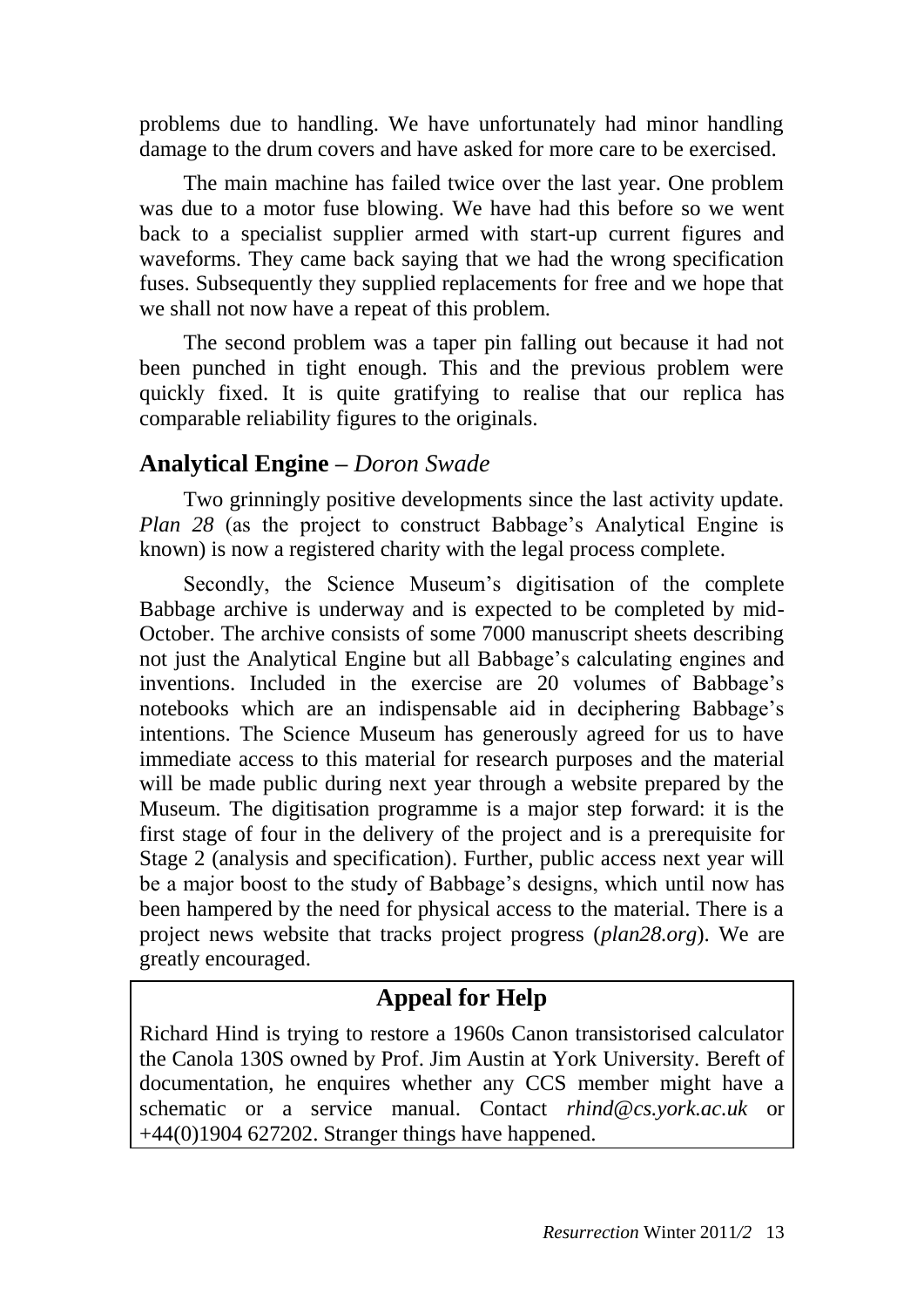# **News Round-Up**

Your editor has had the pleasure of proof reading several chapters of the forthcoming book *Turing and his Contemporaries: Building the World's First Computers*. On the basis of what I've seen so far, I can't recommend it too highly. Pre-publication orders are already being taken on Amazon for the princely sum of £12.99. Worth waiting for.

101010101

To the local fleapit to see the acclaimed new production of John le Carré's *Tinker, Tailor, Soldier, Spy*. I was surprised and not a little alarmed to recognise Blyth House – home to the Science Museum's Elliott 401 and many other precious objects – playing the part of *The Circus*, fictional headquarters of MI6.

#### 101010101

The prestigious MacTaggart Lecture at the 2011 Edinburgh International Television Festival was presented by Eric Schmidt, chairman of Google. Much of the lecture was given over to an assertion that the Internet is Television's friend, not its nemesis, but there was also some attention given to computer education in Britain. Displaying an impressive grasp of UK computer history, Schmidt opined that the sharp divide between arts and the sciences was holding Britain back. He quoted Steve Jobs – "*The Macintosh turned out so well because the people working on it were musicians, artists, poets and historians – who also happened to be excellent computer scientists".*

Schmidt made no reference to the *Two Cultures* controversy of 50 years ago, nor indeed did any formal reports of the lecture seen by your editor. One blogger, however, was quick to write "*C.P. Snow called – he wants his lecture back...".*

But Snow does make a fleeting appearance in computer history, for it was as a result of attending one of Snow's lectures that Tom Kilburn was inspired to volunteer for what turned out to be a long association with Freddie Williams.

The full text of the MacTaggart Lecture can be found at *[www.guardian.co.uk/media/interactive/2011/aug/26/eric-schmidt-mactaggart-lecture-full-text](http://www.guardian.co.uk/media/interactive/2011/aug/26/eric-schmidt-mactaggart-lecture-full-text)*.

#### 101010101

David Holdsworth reports that some more material from the BBC Domesday project is now on-line. In particular the National Disc which is not part of the BBC's *Domesday Reloaded* project is there. David would like a volunteer to test out the BBC emulation system on MS Windows of any vintage. Contact details inside the back page.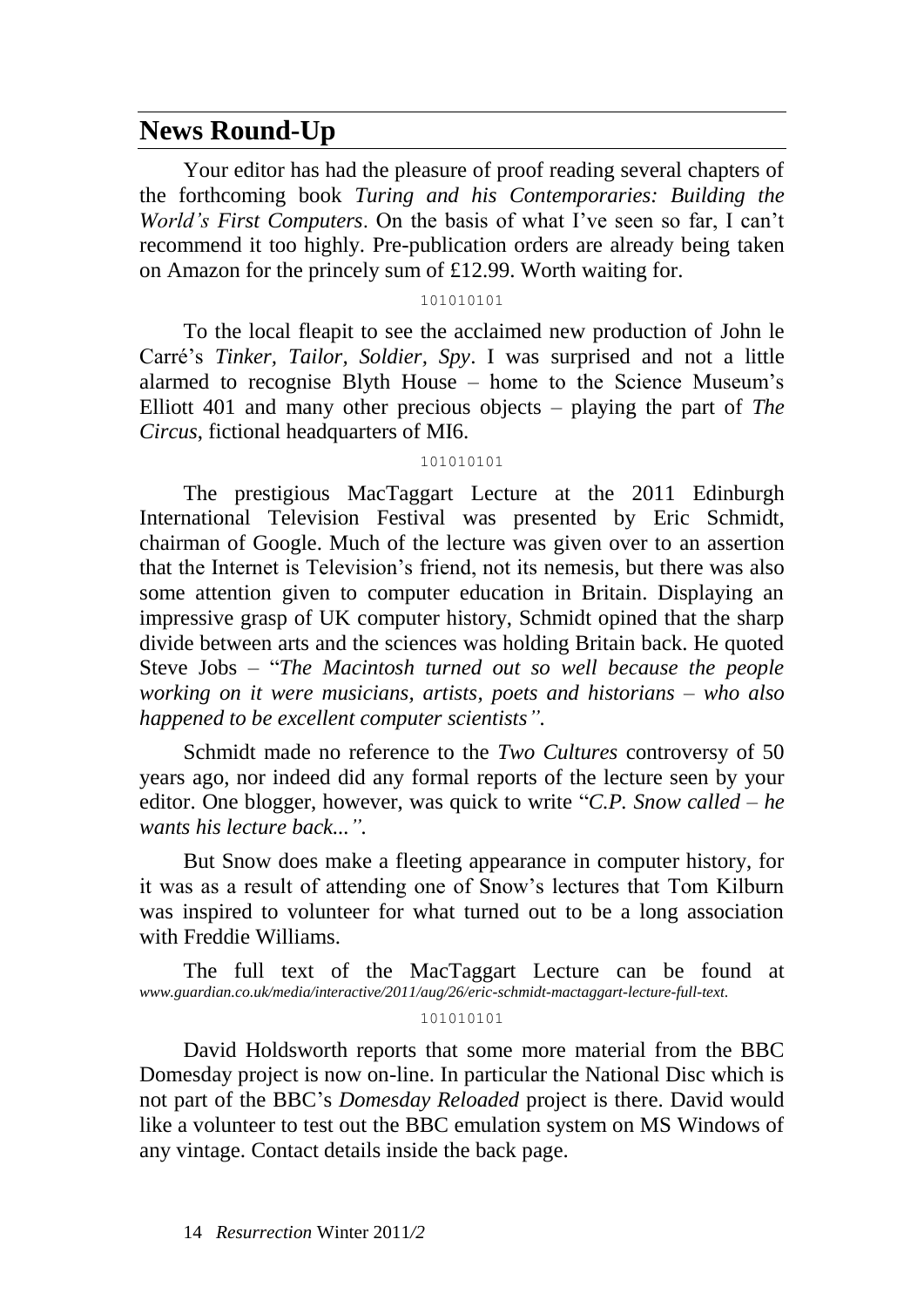#### 101010101

We have been contacted by another computer museum in the making, *Time-Line Computer Archive*, in Wigton, Cumbria. Only open by arrangement at present, its star exhibit is an *LGP-30 Eurocomp*, a

small desk-sized first generation computer. It has 113 valves and 1450 diodes, a drum memory and was first introduced in 1956. It is believed that its designer Stanley Frankel has a link to the Manchester Mark1 computer.

They also have *Arthur*, an ICT 1301 the former partner of *Flossie,* our own



**Arthur**

adopted 1301. Sadly *Arthur* is not in working condition, though its accommodation is of a rather superior quality.

#### 101010101

Summer visitors to South Devon may also like to pop in to the Totnes Museum where there is a room dedicated to Charles Babbage. Babbage may or may not have been born in Totnes. The museum seems to lack its own website but *[www.devonperspectives.co.uk/babbage.html](http://www.devonperspectives.co.uk/babbage.html)* gives an interesting perspective of the controversy.

#### 101010101

Steve Jobs, co-founder of Apple sadly died in October. Never less than controversial, his achievement in rescuing Apple from the brink of oblivion was incontrovertible. By sheer force of personality, he changed the computer from an office tool to a mass media consumer product.

His obituary in the *[Daily Telegraph](http://www.telegraph.co.uk/news/obituaries/technology-obituaries/8810037/Steve-Jobs-obituary.html)* is particularly thorough with a good balance between achievement and criticism.

We have also lost Dennis Richie co-creator of the Unix operating system and the C programming language. As so often, Martin Campbell-Kelly's obituary in *[The Guardian](http://www.guardian.co.uk/technology/2011/oct/13/dennis-ritchie)* can be relied upon.

Finally John McCarthy, AI pioneer and creator of the seminal LISP programming language. His obituary in *[Stanford University News](http://news.stanford.edu/news/2011/october/john-mccarthy-obit-102511.html)* is authoritative except for an error regarding the status of LISP.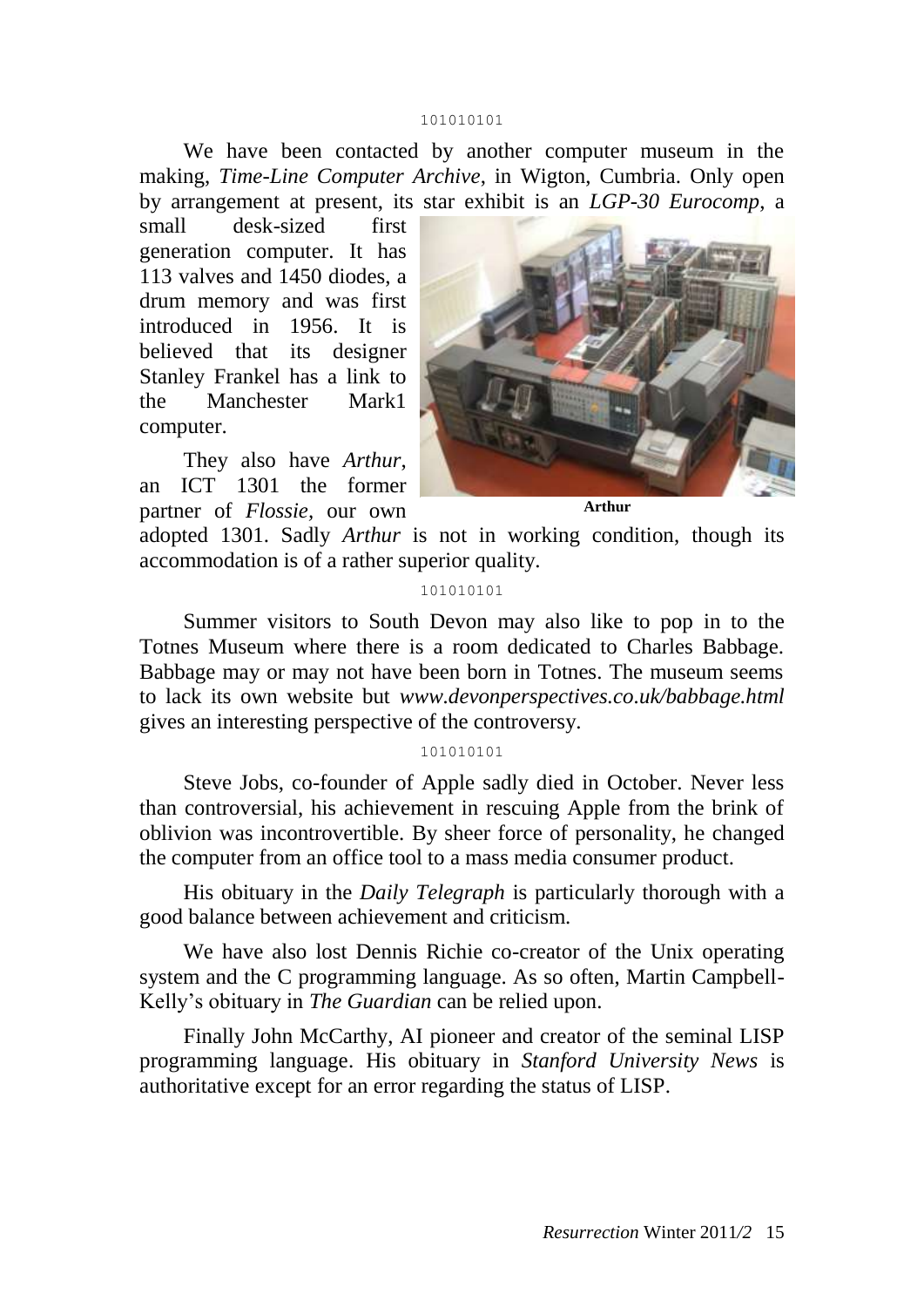# **Mercury and its Autocode**

# *Tony Brooker*

Mercury was an industrial development of Meg, a prototype megacycle computer built in the Electrical Engineering department at Manchester University that had earlier developed (under the direction of Prof. F.C. Williams) the "Baby Machine" and the forerunner of the Ferranti Mark 1 computer. The Meg team was led by Tom Kilburn and his Ph.D students D.B.G. Edwards and G.E. Thomas. Work on Meg began soon after the very first commercial Mk1 had been delivered to the University in 1951. Meg was fully operational in the summer of 1954 but it was a further three years before the first Mercury was delivered to a customer (see ref.4).

Meg/Mercury was designed to be faster and more reliable than the Mark 1 and also to overcome the two main problems with programming that machine. These were the lack of floating point hardware and secondly the working store of just 256 40 bit words (eight pages of 32) with an access



time of 0.44 milliseconds. This small fast store was supplemented by a much larger and slower magnetic drum store. To transfer a "trackful" of 32 words on the drum to the fast working store took 36 milliseconds.

### **The Architecture**

There was no alternative but to retain the drum as a backing store with such improvements as technology then permitted and provide a significant increase in the size of the working store. It was also decided to retain the full 40 bit word size to represent floating point numbers with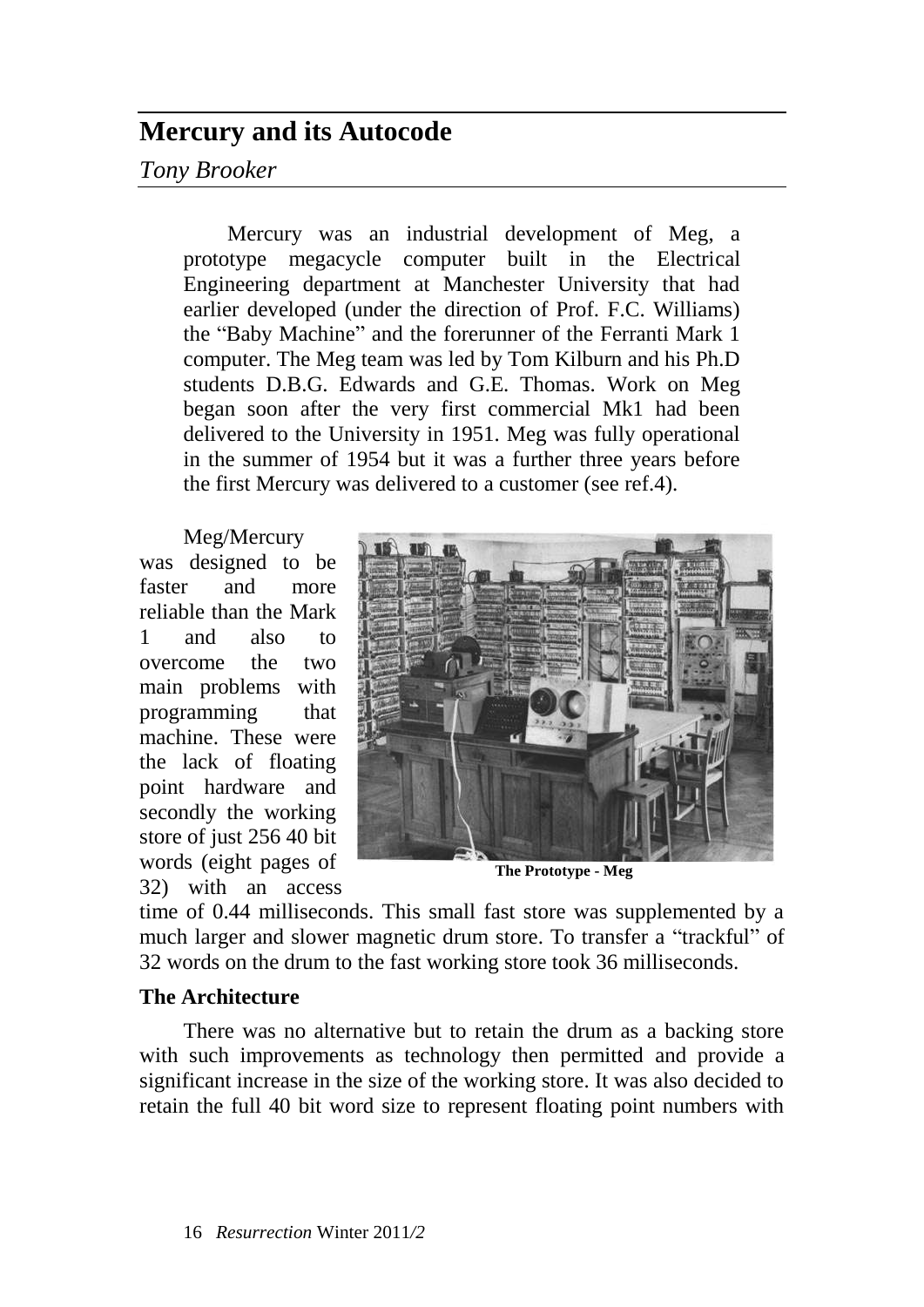10bits for the exponent and 30 for the mantissa. Instructions would be represented by half-words of 20 bits.

The clock speed of the central processor (CPU) was increased from 100Kcs to a megacycle. The availability of crystal diodes meant less dependence on thermionic valves and hopefully an



**Mercury Installed at Manchester University**

increase in reliability. A balance between serial and parallel techniques had to be struck: the latter would speed things up but at a cost and possibly at the price of reliability.

Meg was provided with a fast store of 512 words of 40 bits; later doubled to 1024 words in Mercury. Parallel techniques were essential for the memory to match the megacycle clock speed of the CPU. Meg had parallel cathode ray tube stores but these were replaced by planes of 1K ferrite cores in Mercury. These were arranged (physically) so that they could be read in parallel units of 10 bits (plus a parity bit), the read time being 10µsec.

The CPU now had to provide for addition and multiplication of floating point arithmetic and entailed registers consisting of both electromagnetic delay lines and a few flip-flops. Gates etc used the aforementioned diodes and pentode valves. (Division was to be implemented by a subroutine.)

Although access to a trackful of full words on the drum had been speeded up (24ms as against 36ms), access to the working store had improved even more so (0.1ms as against 0.44ms) so that the drum in Mercury was relatively less accessible (six times so) than in the Mk1. Fortunately however with the larger size of the working store there was less need to refer to the drum.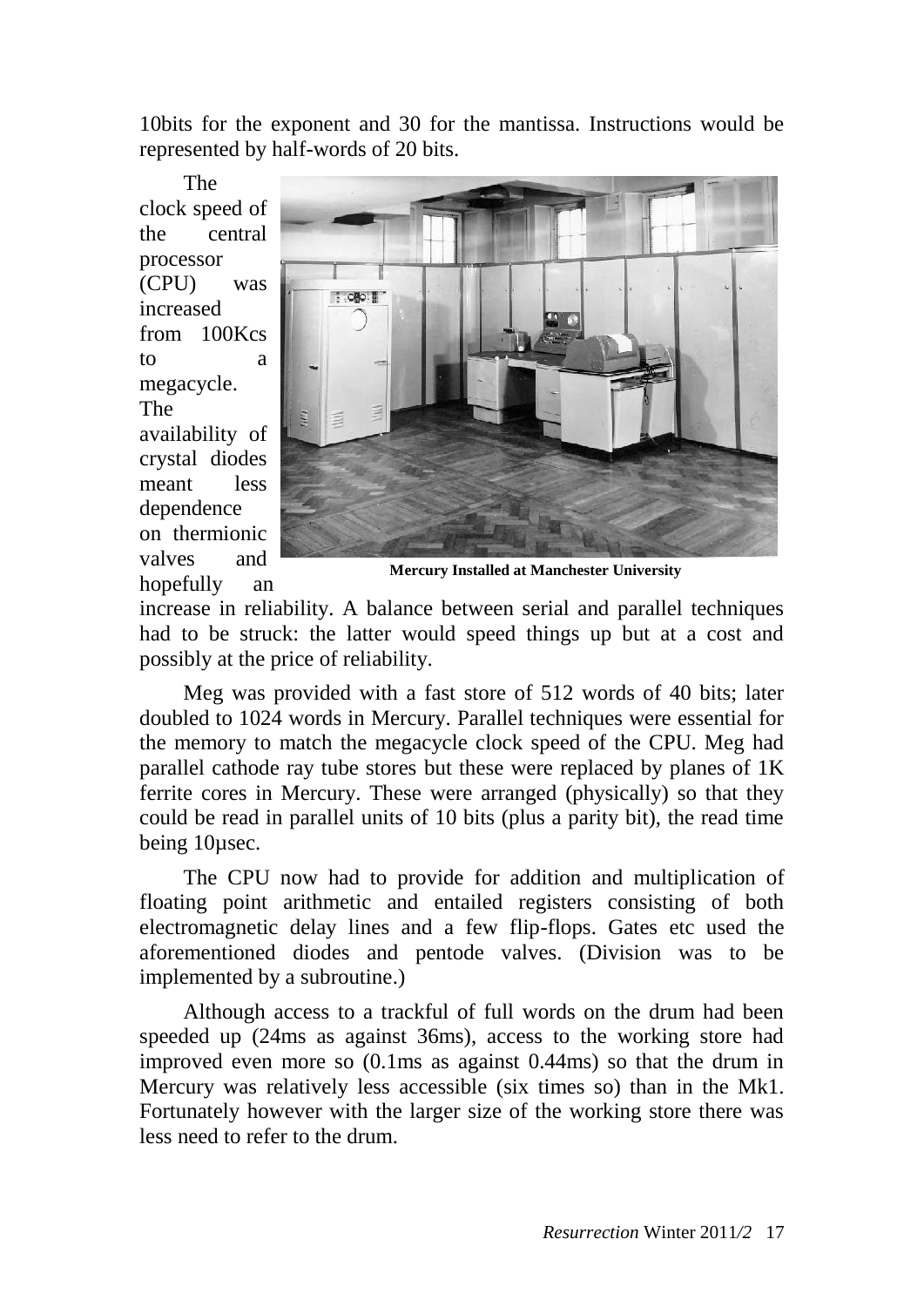The 1024 (full 40-bit) words which made up the working store of Mercury were treated as 2048 locations of ½-words of 20 bits. However (½-word) instructions could only be stored in the first half of the store, namely locations numbered 0, 1…1023. An instruction consisted of three parts: a *function part* (seven bits) specifying the purpose of the instruction, an *address part* (10 bits) giving the location involved and an *index part* (three bits) referring to one of eight 10-bit index registers. The index (integer) selected in this way was added to (i.e., incremented) the specified address.

Thus 40-bit floating point numbers were stored in the even locations 0,2,4, … 2046, each number occupying two consecutive addresses, 0,1 … 2046,2047. Of the 40 bits 10 were reserved for the exponent (a power of 2) and 30 for the mantissa M where  $(1 > M \ge -1)$ 

Thus in an *arithmetic* instruction the 10-bit address refers to one of the even addresses (but see below: automatic halving of even addresses). In a *control transfer* instruction the address part referred to the instruction to be executed next, stored in any (½-word) location in the first half of the store.

There were also instructions for loading and unloading the eight index registers and for performing 10-bit arithmetic on addresses themselves. These referred to the 10 bit words in the first quarter of the store, namely locations  $0,0^+, 1,1^+, \ldots$  511,511+ ,together with a duplicate set of instructions referring to the second quarter of the store, namely locations 512,512+, …... 1023, 1023+

A basic instruction was written (for the input routine) as  $D_1D_2$   $D_3$ where **D** denotes a decimal digit and **L** specifies a location *(see shortly)*. The digits  $D_1$  and  $D_2$  defined the *function (see next)* and  $D_3$  specified one of the eight index registers (register 0 is always 0).

 $D_1$ ,  $D_2$  specified the row and column of a  $10 \times 10$  array in which the possible functions were categorised. Thus for example row 4 contained the floating point operations, 40 being the function "transfer the number in location **L** into the accumulator" and 41 being the reverse instruction; 42 and 43 were the add and subtract functions.*(There was no simple relation between the two digit function code and the nature of the function.)*

The location **L** referred to one of the 2048 ½-word locations, 0,1, … 2047. However the address part of the instruction is 10 digits, so that a floating point arithmetic instruction referring to address 2046 would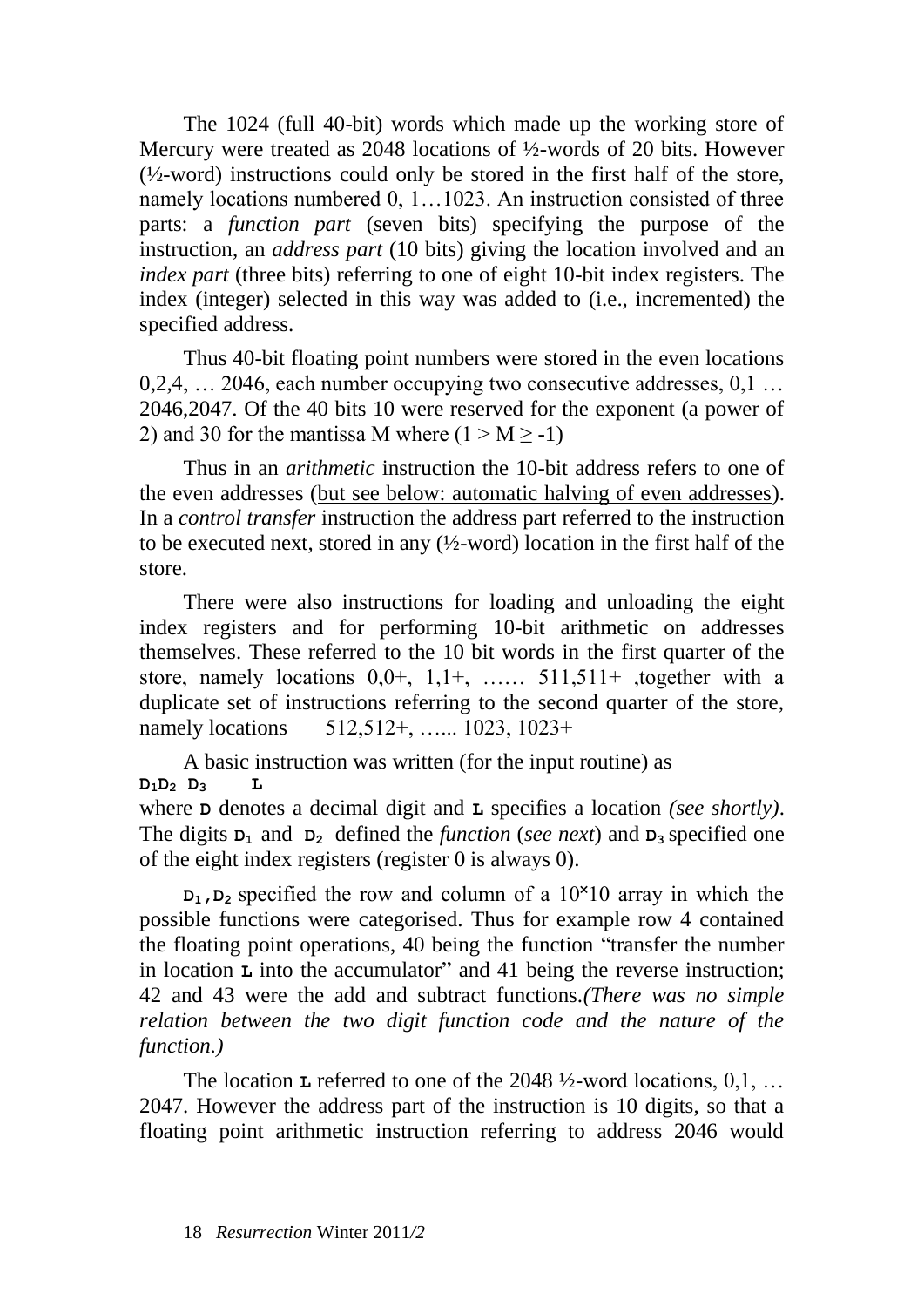automatically halve this to 1023. Likewise instructions involving 10-bit words would automatically double the address, more precisely 1 becomes 2, 1+ becomes 3 and so on.

*It is worth mentioning that it was also possible, for those programmers who wished to get closer to the store, to specify the address in page and line form. Recall that information was transferred to and from the drum in pages, each page being a trackful of 64 ½-words. The transfer is to/from 64 consecutive ½-word locations in the store, starting at a location which was a multiple of 64. Page and line form thus referred to the page number (0 to 31) in the store and line number (location 0-63 within that page).*

Finally on the matter of addresses, most of those appearing in a basic program would have been in symbolic form, following the ideas pioneered by the Cambridge team (see ref 3). For example if one wanted to load the value of  $\pi$  into the accumulator one could write **400 v1**

and later in the same routine insert **3.14159265 (1 .**

Symbolic addresses (or labels) are associated with routines (not complete programs) so routines could be written independently.

This is really all the author proposes to say about basic programming. The detailed instruction code can be found in ref.4 and a description of the input routine in ref.2 Except for the writing of system programs most programmers used:-

#### **Mercury Autocode**

The built-in floating point arithmetic meant that the translated object program resulting from a "high level" autocode program would not be of an interpretive nature and hence would free the fast store from the burden of hosting an interpreter. The size and accessibility of the two levels of storage were such that it was not worthwhile to disguise them as a

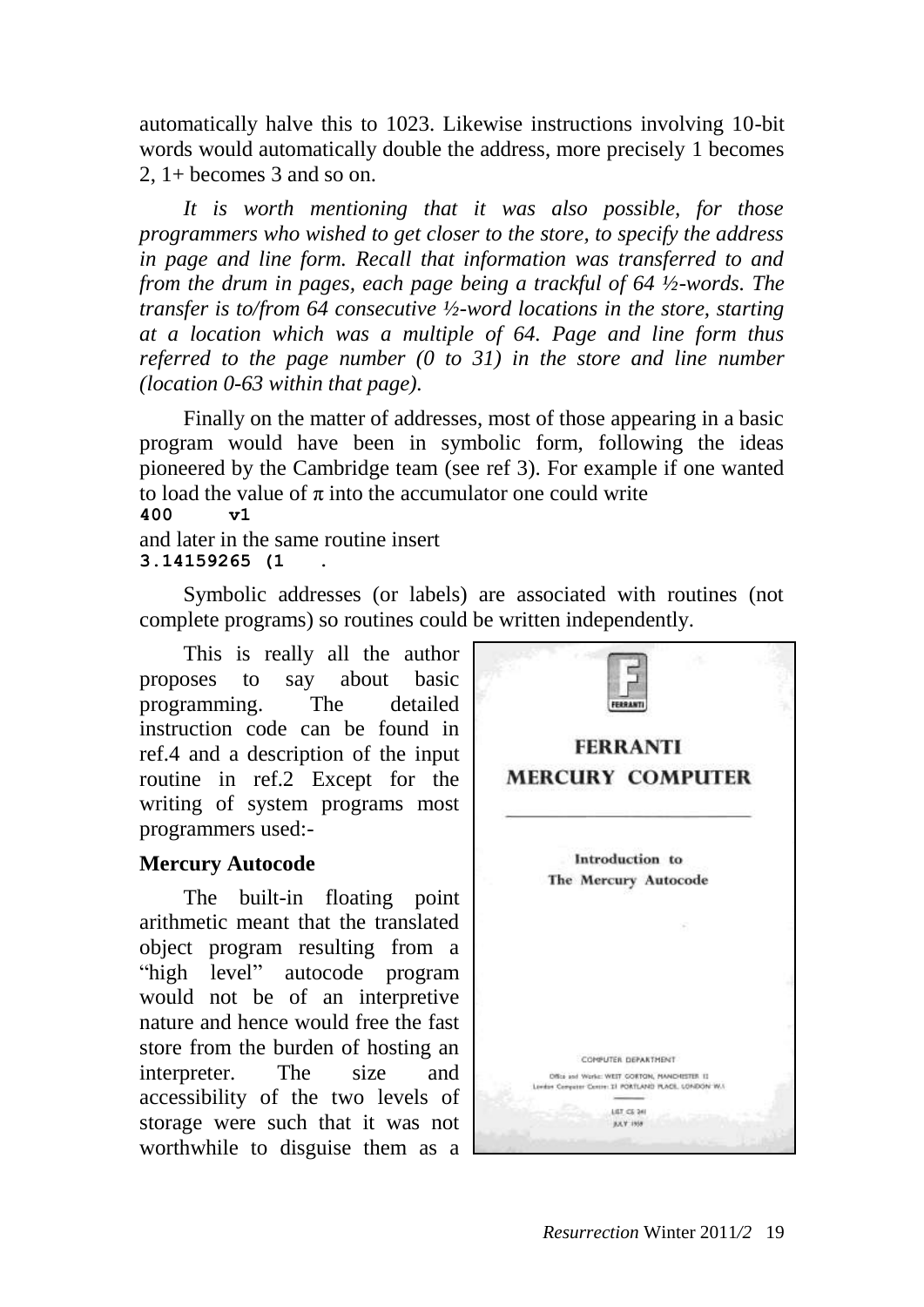one level store. More precisely it was thought that the inner loops of a typical "scientific" program could be accommodated in 1024 instructions. As regards data the situation was less clear. If half the store were allocated to the program would 512 floating numbers always be enough to engage the demands of an inner loop?

In hindsight it might have been worthwhile introducing a paging system like that adopted for its successor machine, Atlas, i.e., treat the fast store as consisting of 32 pages of 32 words (64 instructions) and to use the replacement algorithm which Tom Kilburn invented, namely when the processor needs access to a number or instruction currently on the drum store then replace the least frequently used of the 32 pages by the relevant track (page) on the drum bearing the required number or instruction. Of course in the Atlas this information was automatically maintained by hardware for each page in the working store. A software equivalent may not have been so easy. It would have meant keeping a list of 32 counts and updating them every time we executed an instruction. These updating instructions could have been included automatically by the Autocoding software. It would have been expensive both in storage space (for the updating) instructions and time consuming to execute them. Rightly or wrongly we gave little thought to the idea of a one level store and instead decided to place the responsibility on the programmers by providing them with:

(1) Comprehensive commands for transferring numbers to and from the drum to the working store. For example **Ø1(x'750, a1, 10)** would mean: transfer 10 consecutive variables from the drum store, starting at **x'750** in the drum store (where "variable" groups have primed names) to replace the variables **a1,a2, ....a10** in the

working store. Replacing **Ø1** by **Ø2** performed the reverse operation.

(2) Facilities for organising the program into *chapters* deemed to be sufficiently substantial in terms of execution time to justify transferring them from the drum when needed; or alternatively substantial in store usage but only infrequently needed, for example as a prelude or appendix to the main programme. In one sense they could be compared to the classic subroutine without parameters. *But there were no parameterised routines in the accepted sense, as in Algol or Pascal*.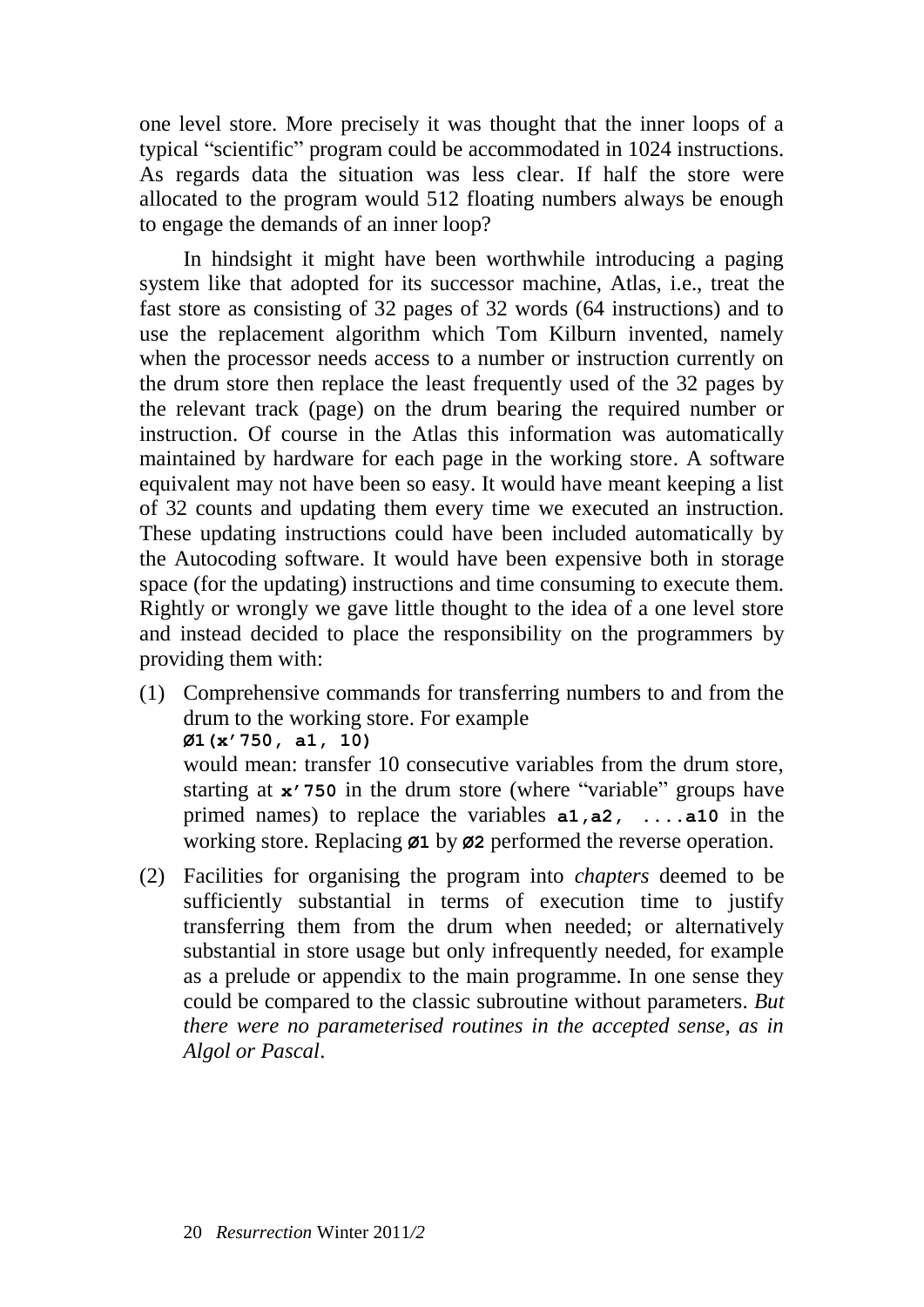### **Two Example Programs**

So without more ado we give an example of a single chapter program. It will be apparent at first glance that identifiers are limited to a single letter, like those of the original Mk1 Autocode but unlike those in all subsequent high level languages. This was because most of the problems arising in the university environment had an applied mathematical origin, in which the formulae mostly used single letters.



**Mercury and Pegasus computers in Ferranti's West Gorton Factory (Courtesy MOSI)**

Even now if you open a book on mathematics (e.g., The Road to Reality by Roger Penrose) you will find single letter symbols predominate.

The program tabulates the first n terms of the series (see Penrose \$4.3)

**1** -  $x^2 + x^4 - x^6 + x^8 - x^{10}$  ... for various values of x and n. This is equivalent to  $(1 + x^2)^{-1}$  although the series itself doesn't converge for all values of **x**.

A program for this exercise follows. Readers familiar with high level languages should have no difficulty with it.

```
chapter 1
1) read (x) read real value of x from paper tape
read (n) read integer value of n likewise
y = 1
z = 1
i = 1(1)n-1 i takes values 1 in steps of 1 to n-1
z = - z x x computes next term
y = y + z accumulates next term
repeat denotes end of loop
print (n, 2, 0) print number as 2 digit integer
print (x, 0, 10) print as 0. ... to 10 places
jump 1 return to read next pair of x and n
across 1/1 enters the program itself at label 1)
close
```
The input tape might look like

**0.5 10 0.9 10 0.9 20 1.1 10…** where a double space serves to terminate a number.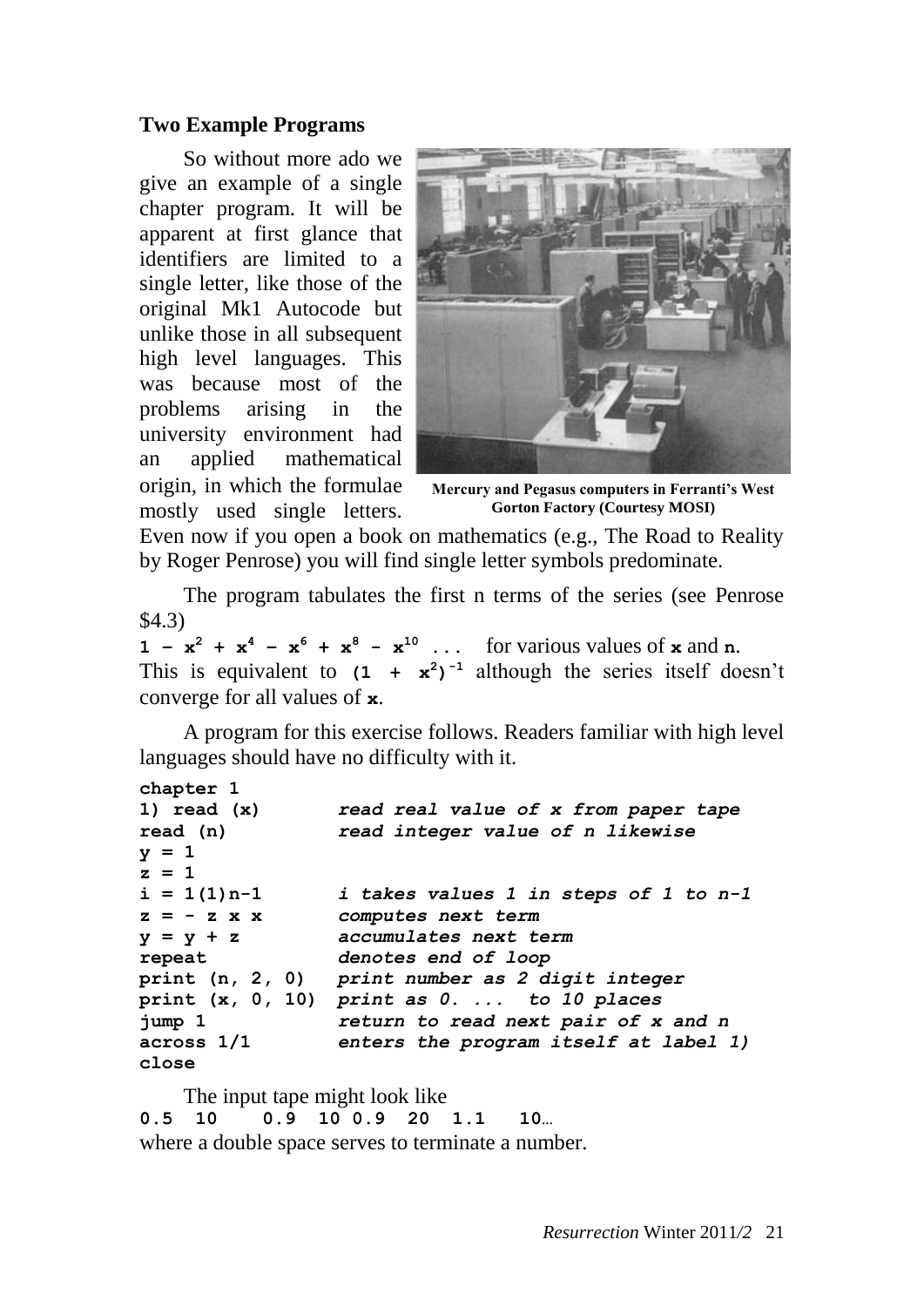Our second example illustrates the use of arrays. It is a program to read and verify a 9<sup>x</sup>9 Sudoku puzzle grid. This is done by verifying first the rows and then the columns. As each row (or column) is scanned the integer in each cell,  $\bf{k}$  say (between 1 and 9) is used to inspect the  $\bf{k}^{\text{th}}$  cell of a separate row of nine check cells. Suppose for example there are two 5s in a row (or column). The first 5 encountered will mark the  $5<sup>th</sup>$  cell in the (initially empty) check row and when the second 5 is encountered the program will find that it is already marked.

There are thus two groups (1-arrays), **d** of 81 integers and **c** of nine integers. However we have to represent these integers as 40-bit (floating point numbers) because (see later) we can only declare arrays of such numbers. A program to do this is:-

| Chapter 1            |                                                              |
|----------------------|--------------------------------------------------------------|
| $1)d \rightarrow 80$ | $D_0$ $D_1$ $D_{80}$                                         |
| $c \rightarrow 8$    | $C_0$ $C_1$ $C_8$                                            |
| $k = 0(1)80$         | prepare to read in the $9\times 9$ Sudoku grid               |
| read (dk)            | as 9 consecutive rows from tape                              |
| repeat               | end of read cycle                                            |
| $i = 0(9)72$         | prepare to check the 9 rows                                  |
| $j = 0(1)8$          | cycle to                                                     |
| $ci = 0$             | zeroise cells of check row                                   |
| repeat               | end of cycle                                                 |
| $j = i(1)i+8$        | scan the i <sup>th</sup> row                                 |
| $k = intpt(dj)$      | select $k^{th}$ cell (to use as index)                       |
|                      | jump 2, $c(k) \neq 0$ jump to error exit if k is a duplicate |
| $c(k) = 1$           | else mark it as OK                                           |
| repeat               | end of $i^{th}$ row check                                    |
| repeat               | end checking of rows                                         |
|                      |                                                              |

The same cycle of 10 statements can also be used to check the columns by simply replacing

| $i = 0(9)72$  |    | $i = 0(1)8$  |
|---------------|----|--------------|
| $j = i(1)i+8$ | by | $j = i(9)72$ |

If both row and column cycles are successfully executed then

```
newline
print ('CORRECT)
stop
2)print ('ERROR)
stop
across 1/1 enter program at instruction label 1)
close
```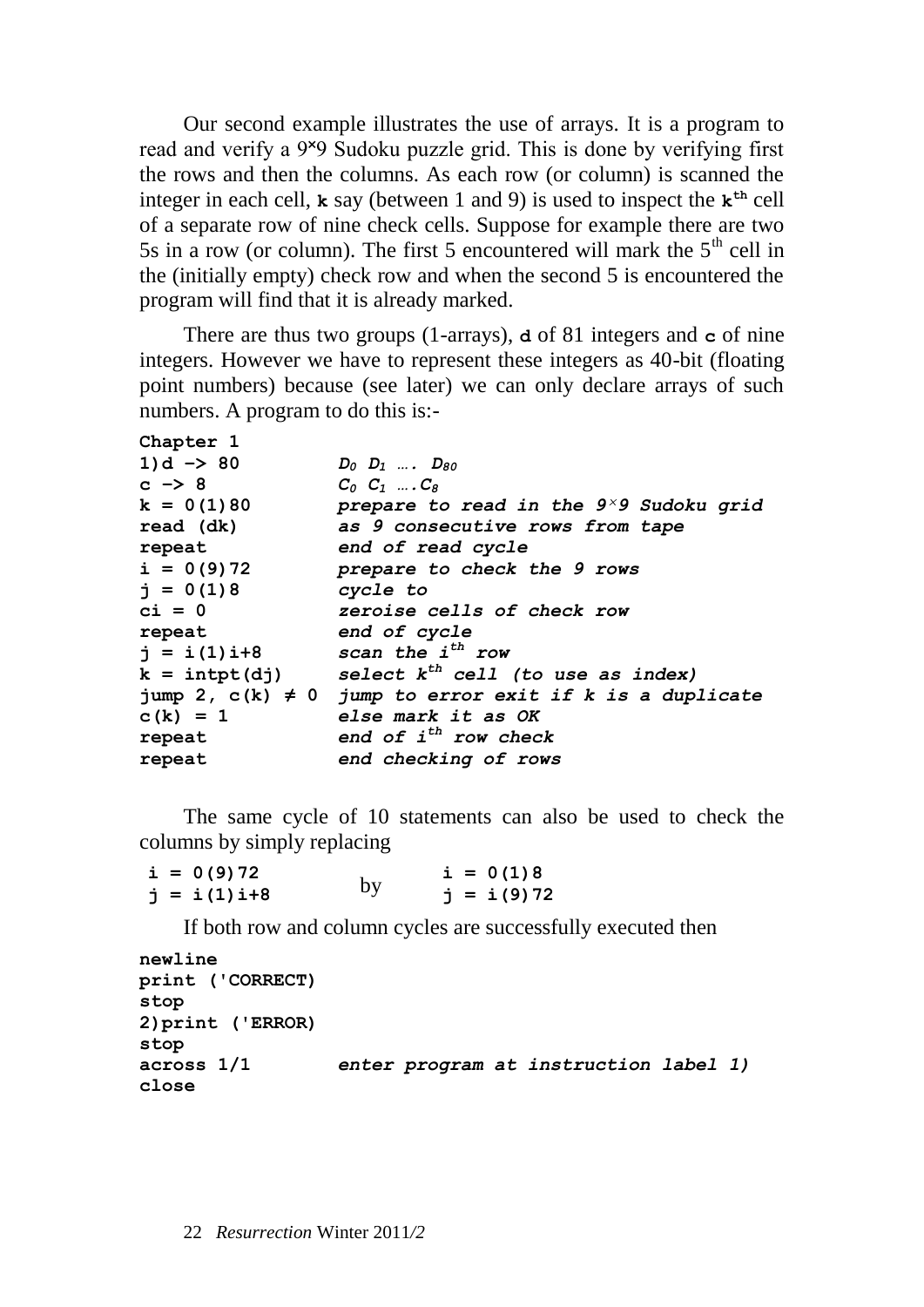A chapter was limited to 896 locations. This accounted for most of the 1024 locations in the first half of the working store. The remainder were reserved for system needs. Very many programs did not extend beyond one chapter but the format provided for multi-chapter programs.

The Autocode language used the symbols available on the teleprinter keyboard –

**a b c d e f g h i j k l m n o p q r s t u v w x y z π 0 1 2 3 4 5 6 7 8 9 + - = ≠ > ≥ \* ( , ) ≈ −> / Ø '**

The letters  $a$   $b$   $c$   $d$   $e$   $f$   $g$   $h$   $u$   $v$   $w$   $x$   $y$   $z$   $\pi$  were reserved to identify floating point variables (**π** contains **3.14159**… and is constant) and the letters **i j k l m n o p q r s t** to identify index variables.

The first example used only scalar variables, but, as in the second example, letters could also be used to name groups of variables (essentially one-dimensional arrays indexed 0,1,2 etc).

#### **Naming arrays of variables**

Of the 512 locations in the second half of the store 480 could be allocated to groups of floating point variables (1-arrays) as follows

These would reflect the groups of data occurring in the problem. For example two arrays **a** and **b** each of 10 variables and two arrays **x** and **y** each of 100 variables would be declared thus –

```
a -> 9
b -> 9
x -> 99
y -> 99
```
These would be accessed individually as **a0** to **a9**, **x0** to **x99**, etc

#### **The Index Variables**

**i, j, … t** were kept in the (first half) of 20-bit locations in the first half of the store. They could assume values in the range -512 to 511 but would normally take positive values when used as subscripts to variables, e.g.,  $\mathbf{x}$ **i**  $\mathbf{x}$ (**i**-1). So if **i** = 99 then  $\mathbf{x}$ (**i**-1) refers to **x**98.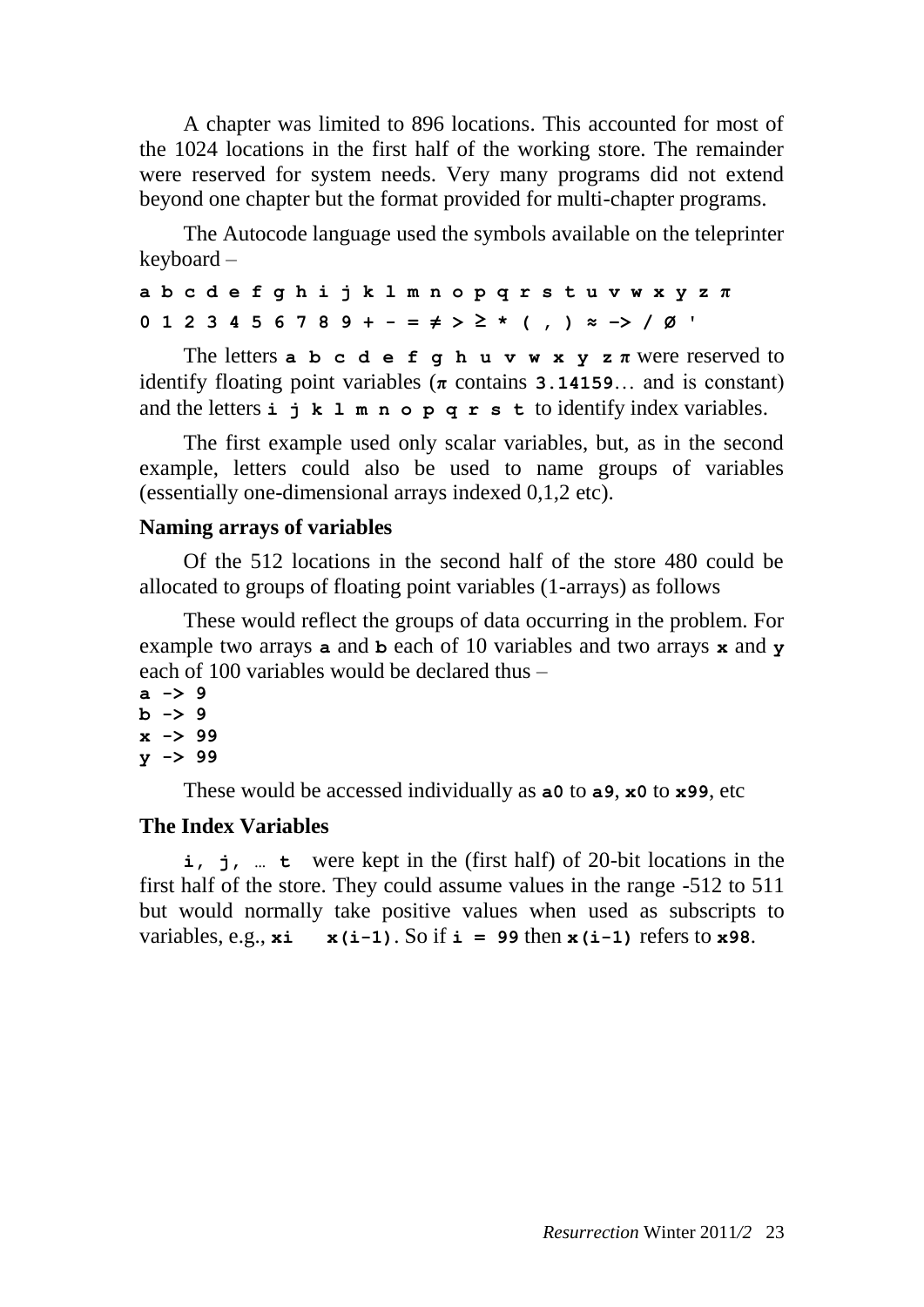#### **Numerical values**

Standardisation of form was not necessary, for example **√2** could be written in the program (or punched on the tape) as **1.4142...** or **001.4142...**

#### **Assignments**

Assignments were the essential computing statements. The right hand side (RHS) of an assignment statement (a *simple expression***)** could take the form of a sum of products, for example

 $y = 2mna(m+1) + amn + man + 0.1m + 0.1n$ 

which is the one dimensional (flat) form of

 $y = 2 \times m \times n \times a_{(m+1)} + a_m \times n + m \times a_n + 0.1 \times m + 0.1 \times n$ 

The convention is that  $am$  means  $a_m$ , **not**  $a \times m$ . The latter would be written **ma**.

A division sign (**/**) could be written before the last factor in any product, e.g.,

 $u = x/a + y/b + z/c$ ;  $v = 2x/n$ 

An example of an index assignment is  $i = 2mn + m + n + 1$ where the RHS was restricted to indices and integers and no division allowed.

#### **Functions**

The RHS of an assignment could also be a function of a simple expression for example

 $y = sqrt(x)$ ;  $y = sin(2\pi/n)$ ;  $a = log(xx + yy)$ 

Others single variable functions are: **cos,tan,exp,mod,intpt,frpt**.

There were also functions of two arguments, such as

 $\arctan(x, y)$  meaning  $\arctan(y/x)$  $radius(x,y)$  meaning  $+y^2$ 

Every time one of these functions was referred to 17msec would be spent on transferring the necessary set of instructions (routine) from the magnetic drum to the instruction store. Alternatively, if there was room, they could be included in the program itself by listing them in order of preference at the end of the chapter.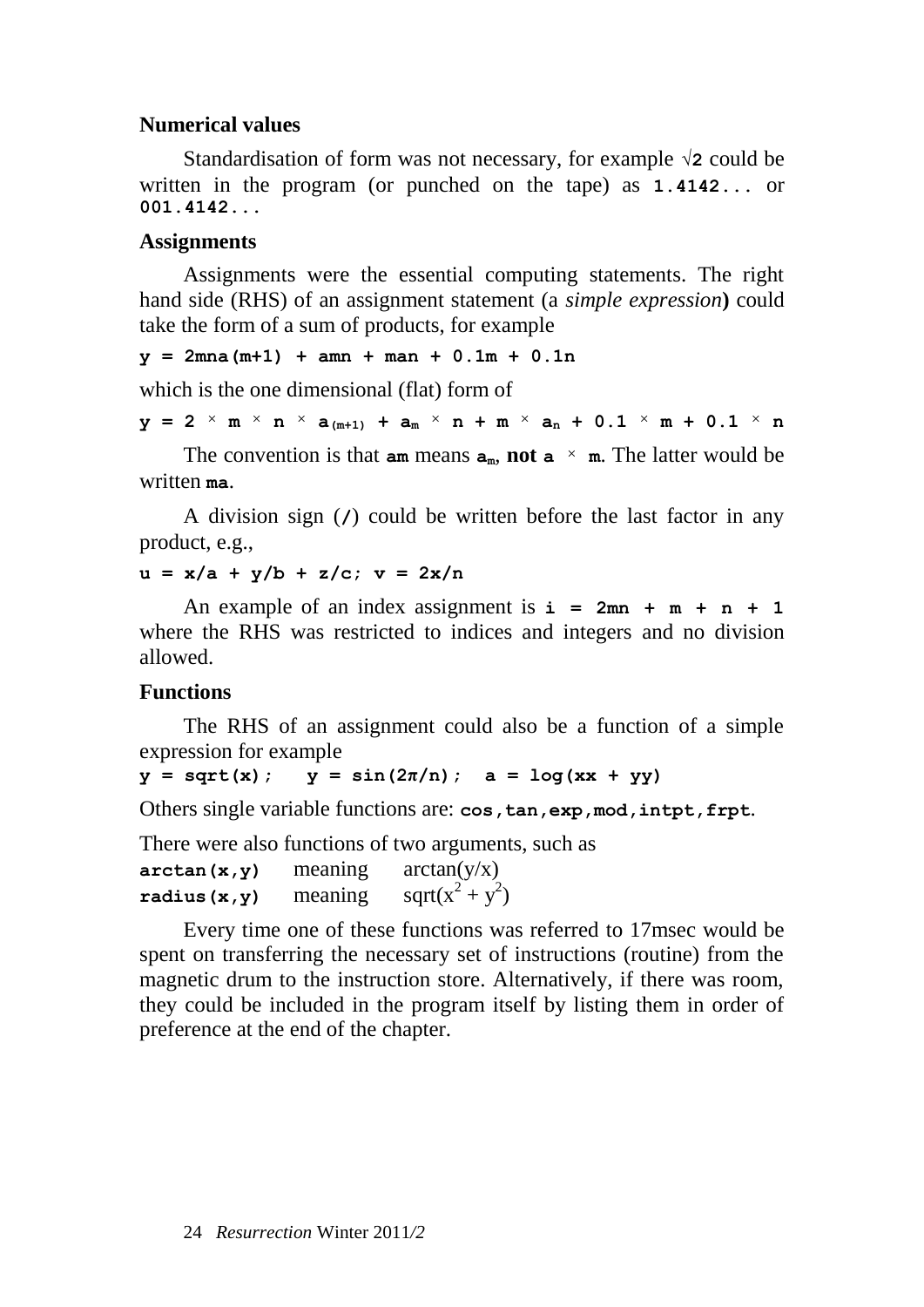### **Cycles of operation**

A cycle or loop of instructions was introduced by a "stepping" statement for an index variable. This took the form  $\mathbf{i} = \mathbf{p}$  (q)  $\mathbf{r}$ followed at the end of the loop by a **repeat** statement. Here **i** is any index variable and **p, q, r** can be any index variables or values. The foregoing example employed an outer loop and an inner loop, thus:-

```
i = 0(9)72 outer cycle
j = 0(1)8 first inner cycle
...
repeat end of 1st inner cycle
j = i(1)i+8 second inner cycle
...
jump 2, c(k) ≠ 0 premature exit from cycles
...
repeat end of second inner cycle
repeat end of outer cycle
```
#### **Control transfer operations.**

These took the form **jump N**,  $v1 \ge v2$  (or  $\ge \ne =$ )

where the integer **N** referred to another instruction bearing a label **N**.

The second of the two example programs contained a conditional jump instruction

```
jump 2, c(k) \neq 0
```
In both programs the label **1)** is used to start the program via the **across1/1** directive at the end of the chapter. It is also referred to (in the first program) by the *unconditional* jump instruction at the end of the main loop, to read further data. (Strictly speaking we need to test for the end of the data sequence.)

Autocode also included a further related instruction **n) = N** which could be used for calling in a subsequence of instructions (and returning to the main sequence). This is illustrated as follows –

| Main sequence | Sub-sequence |
|---------------|--------------|
| $n) = 3$      |              |
| jump 10       |              |
| $3) \ldots$   |              |
|               |              |
| $10) \ldots$  |              |
|               |              |
|               | jump (n)     |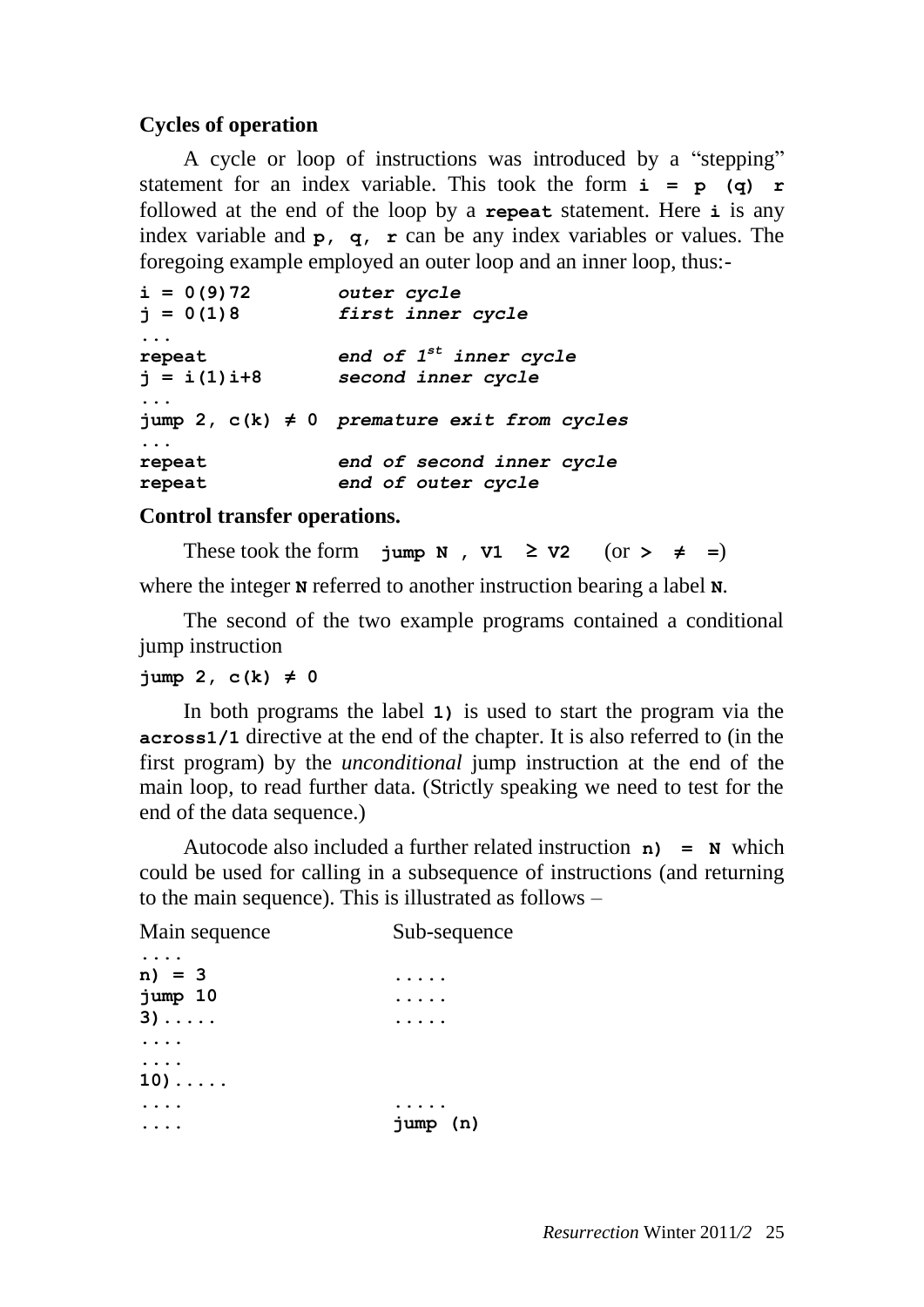### **Input and output**

The **input** mechanism was a five bit paper tape reader (200chars/sec). Paper tape was also the **output** medium via a 33 char/sec punch. It was transcribed via a teleprinter at seven chars/sec. Later a lineprinter became available. If these speeds seem abysmally slow now, they did then!

These facilities have been illustrated to some extent by the examples. Further information if needed can be found in the references.

### **Hindsight about Autocode**

We have already commented on the restriction of identifiers to single letters. This was aggravated by the absence of upper and lower case letters on the teleprinter.

Special brackets for enclosing subscripts, for example **x[i-1]** would also have been desirable.

It was a mistake to use the equals sign on its own for assignment. ALGOL's "**:=**" was a much wiser choice. The same could be said about relying on adjacency to signify multiplication instead of using a specific multiplication sign.



*[Ferranti's Sales Brochure](http://archive.computerhistory.org/resources/text/Ferranti/Ferranti.Mercury.1956.102646224.pdf)*

Readers will recognise the syntactic correspondence between the Autocode statement **i=0(9)72**

and its ALGOL equivalent, **for i:=0 step 9 until 72 do**

Unfortunately there was no such equivalence between the conditional jump instruction and the ALGOL

**if <condition> then <statement> else <statement>** because there were no compound statements in Autocode (and more fundamentally there were no user-defined procedures).

Looking back I recall a driving need to keep things simple. I remember how the essentials of the Mk1 Autocode were described on one side of a sheet of foolscap paper. This was certainly welcomed by new users.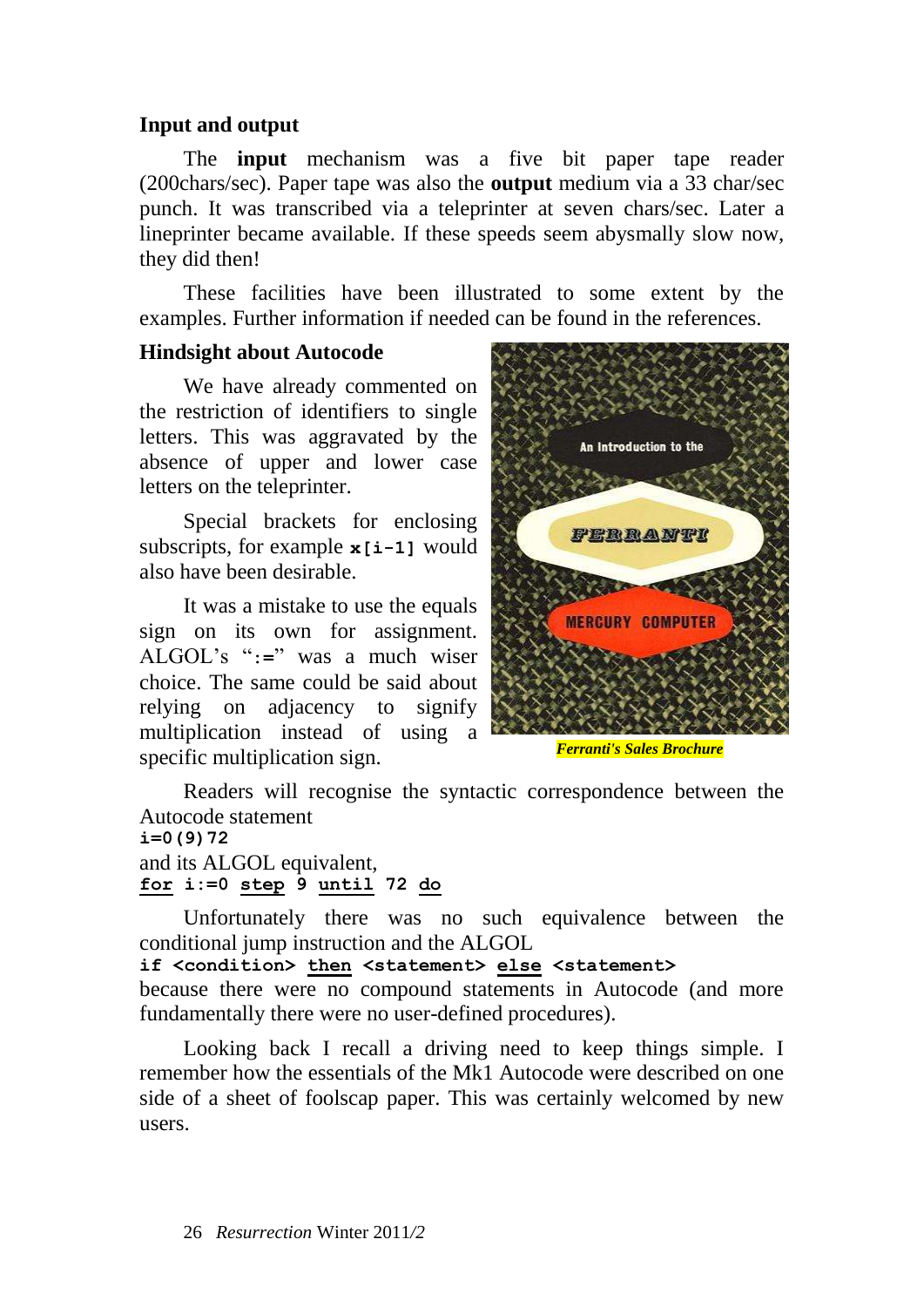### **Conclusion**

Nineteen Mercury computers were manufactured and delivered from August 1957 to May 1961 to various research establishments, all but one being in Europe. (The exception was Buenos Aires University). The applications covered academic research, atomic energy, meteorology,



linear programming, chemical engineering, electrical engineering, etc. **The Mercury at Buenos Aires**

Notable among the "academic research" applications was crystallography and in particular its role in the work of D.W.J. Cruickshank in elucidating the structure of vitamin B12. It is worth noting the comment by Mills and Rollett (also crystallographers) in *International Tracts in Computer Science & Technology & Their Application (Aug 1960)* – "whilst automatic coding procedures inevitably result in some loss of programming, with Mercury this loss is kept very low, is some cases … as low as 20%, which time can often be recovered because of the simplicity in developing the program".

#### **Acknowledgements**

The author was familiar with Mercury and responsible for the development of Mercury Autocode. I have been heavily reliant on reference (4) and my own papers in the *Computer Journal* (1). I am also grateful for the sight of some notes from Prof. D.B.G Edwards.

References

1 (i) The Autocode Programs developed for the Manchester University **Computers** 

(ii) Further Autocode Facilties by R.A.Brooker

2 An Input Routine for the Ferranti Mercury Computer by J.A.Fotheringham and M.de.V.Roberts

3 Symbolic addresses paper by M.V.Wilkes

4 *Our Computer Heritage* website *[www.ourcomputerheritage.org/wp/](http://www.ourcomputerheritage.org/wp/)*

*Editor's note: Tony Brooker is Emeritus Professor of Computer Science at the University of Essex having previously distinguished himself at Imperial, Cambridge and Manchester. His profile was in* Resurrection 45*. He can be contacted at* [tony.brooker1@btinternet.com](mailto:tony.brooker1@btinternet.com)*.*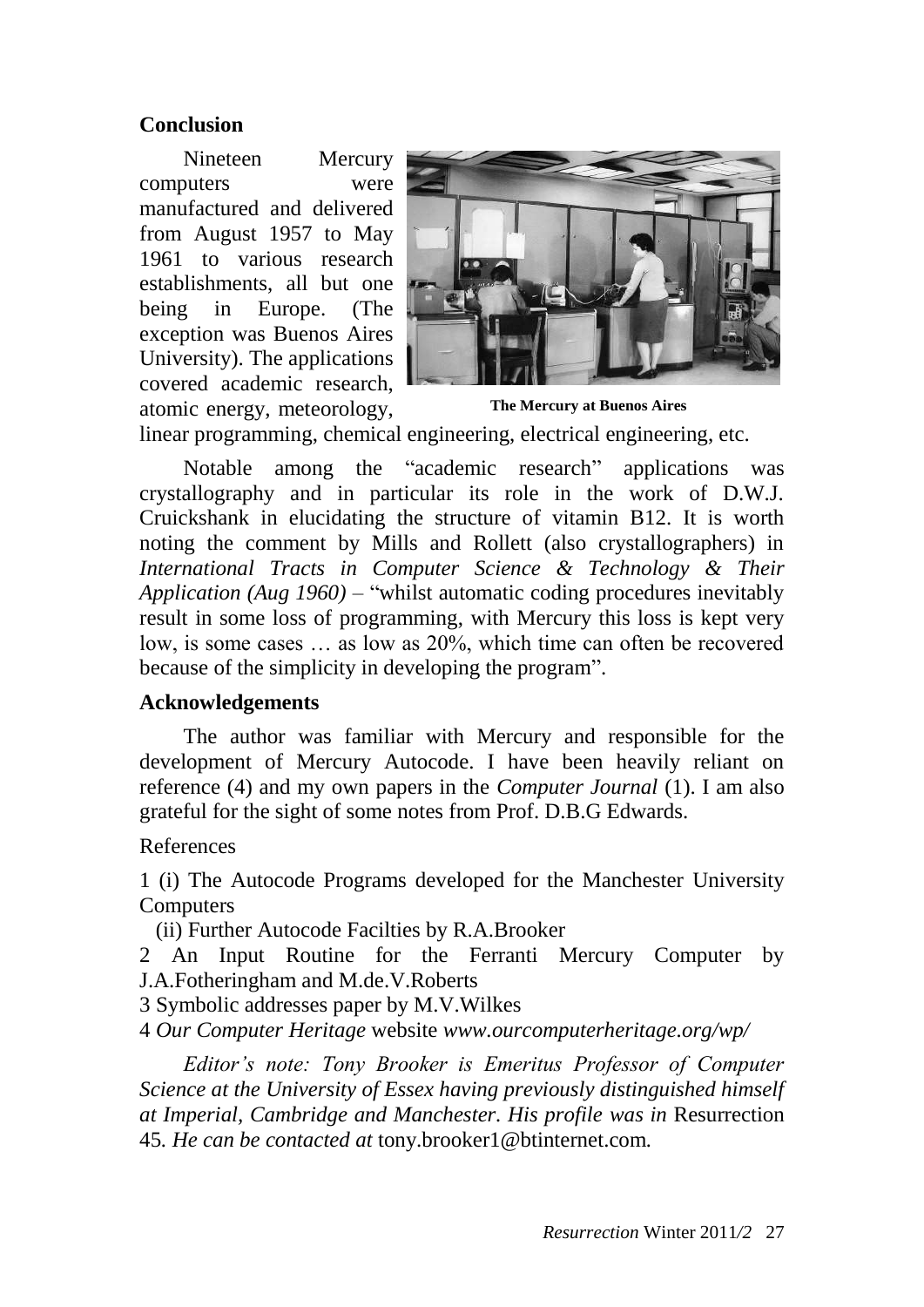# **Tony Sale: Tribute and Memoir**

*Doron Swade*

There have been many fitting tributes to Tony Sale since his sad passing on  $29<sup>th</sup>$  August 2011. In accounts of his life, career and many accomplishments, Tony's work on the reconstruction of Colossus and his efforts to preserve Bletchley Park feature prominently, and rightly so. His connection with the Computer Conservation Society and his role in establishing it tends to be less fully elaborated and usually receives mention *en passant* as a back-story indicative of inspired historical imagination and of the breadth and variety of his interests. Tony and the early days of the CCS are inseparably entwined and the relationship between the two is a rather special one. Tony played a major role in the Society from its very earliest days and it is to this that I wish to pay special tribute here.

I first met Tony on 5<sup>th</sup> September 1989 at a meeting at the British Computer Society. I was curator of computing at the Science Museum at the time and director of the Information Age Project (IAP), a planned new computing gallery scheduled to open in 1991, the bicentennial year of Charles Babbage's birth. I wanted working historic computing machines on display in the new gallery though the Science Museum had neither the internal resources nor the expertise to restore such machines to working order. I conceived of a society for this purpose and had approached the BCS with a proposal to found, as a joint enterprise with the Science Museum, what I then called the "British Computer Conservation Society". In the presentation to the BCS meeting that day I outlined the ambitions of the Society which were two–fold: to restore to working order for public display historic machines in the Museum's collections; and to provide a social and organisational structure for practitioners, designers and engineers, to participate in conservation and restoration activities.

Tony, then BCS Technical Director, was quiet at the meeting and I barely registered him other than as an intensely attentive presence. With the welcome support of those present, the outcome of the meeting was the BCS's blessing to found the Society as a BCS Specialist Group.

The following day, Tony showed up at my office in The Old Canteen in the Science Museum car park. The Old Canteen, of folkloric fame in the annals of the CCS, was a single-storey hut that I had commandeered as a project office for the Information Age Project, after the Museum's staff lunchtime catering facilities were scrapped. Tony was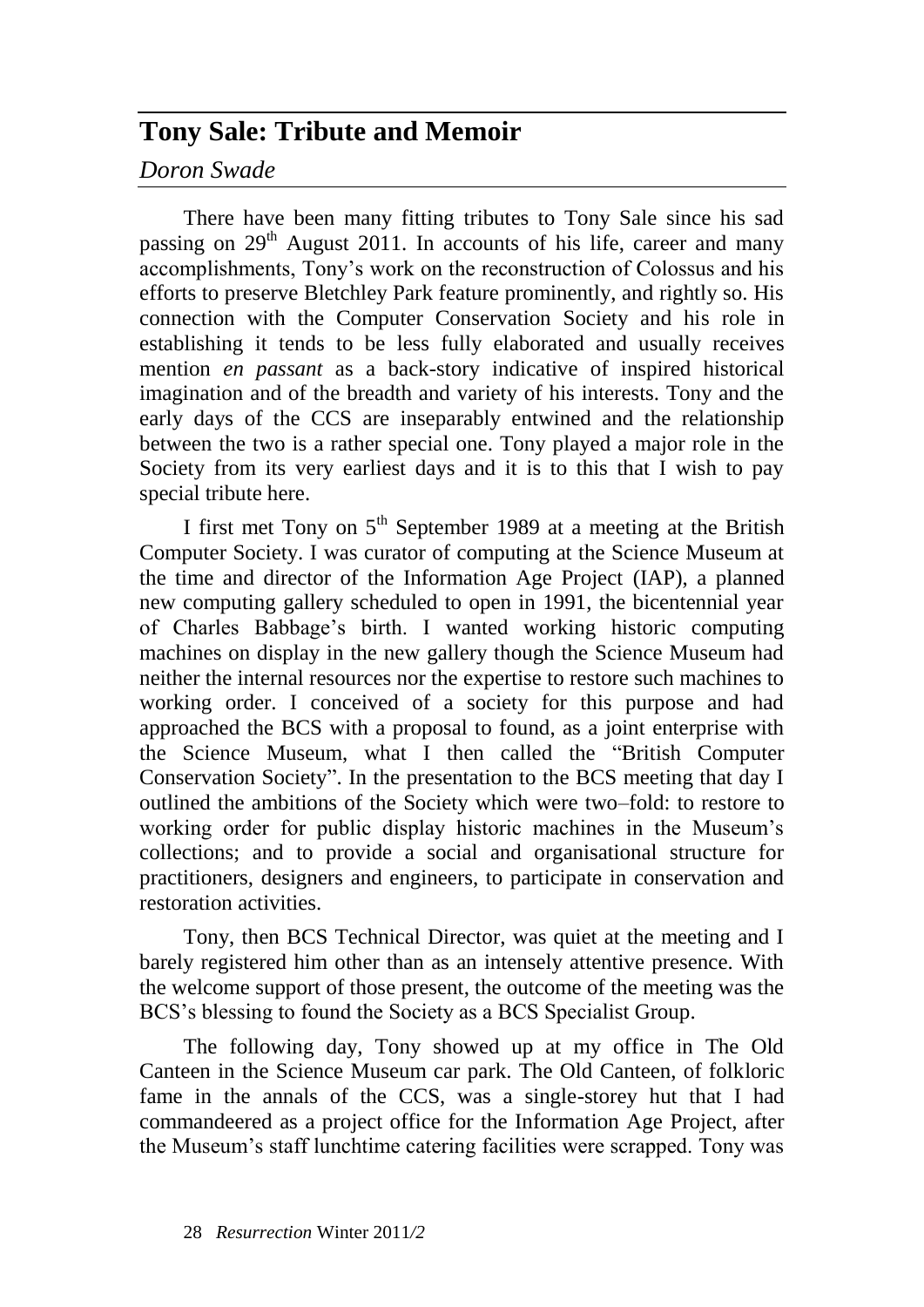wearing his signature light grey suit, white shirt and tie and a brown raincoat. He said that my presentation to the committee to establish a society had "pushed all his buttons" and he would like to join me to do this.

Prof. Sir Maurice Wilkes sometimes highlighted the freedoms he had to operate when he was appointed as director of the Mathematical Laboratory in Cambridge in 1946. I once asked Maurice why he thought he had succeeded where others had failed. He said, with his hallmark twinkle, that others had committees to help them. I was the budget holder for the IAP which was funded through sponsorship from five computer companies active in the UK (ICL, Hewlett Packard, Rank Xerox, Siemens Nixdorf and Unisys) and I had authority to disburse funds as I thought fit. I immediately created the post of "Manager: Historic Machines Programme" at the equivalent grade to my own and, poaching Tony from the BCS, appointed him with a direct reporting line to me. This appointment was the platform we used to create the CCS.

What followed were the early glory days of the Society. Tony was tireless, inspired, inspirational and a whirlwind of initiatives, focus and energy. He took the lead role in a start-up committee that included Roger Johnson, then VP, Technical and Specialist Groups, BCS, who enthusiastically supported the foundation of the Society, Ewart Willey and Sandy Douglas, who were no less supportive. Ewart became the Chairman, Roger the Treasurer and Tony the Secretary (1989-1996). Tony drove the immediate negotiation of the CCS constitution as a Specialist group of the BCS. His contract with the Museum started in November 1989 though he was assiduously active from early September preparing publicity for the CCS launch, drafting press releases, setting up restoration working parties, formalising working practices and mapping out a work plan. The basis for much of this was in place for the inaugural meeting on  $12<sup>th</sup>$  October 1989, an open public meeting held in the Science Museum's main lecture theatre. Tony was instrumental in founding *Resurrection* – from naming it, scoping ambitions, to designing the cover – as well as establishing and maintaining a programme of seminars and lectures that became and remains, a unique forum.

Tony was based in the Old Canteen which became the clubhouse, headquarters and restoration workshop of the CCS. He was the driving force behind many of its major initiatives. In short order he marshalled and co-ordinated working parties for Pegasus, the Elliot 803 and several DEC machines that were transported from the Museum's store to be worked on. On any given day there were happy folk whistling away working on these machines. Tony was the hub of this activity, supporting,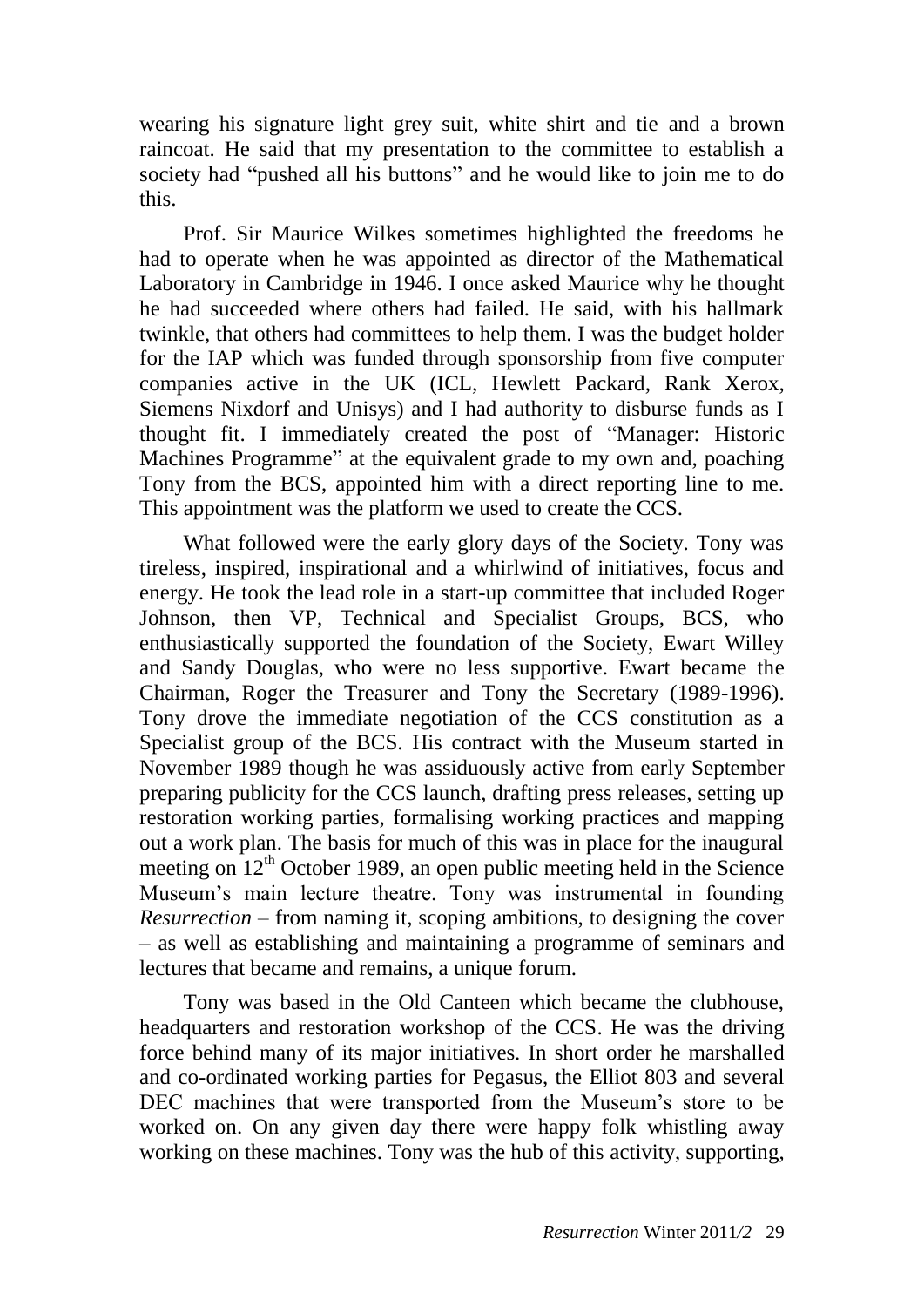arranging and encouraging through advice and example. The atmosphere was cheery, exhilarating, enjoyable, industrious and technically challenging.

"In-steam days" were one of Tony's astute initiatives. The restoration activities needed funds and the obvious source was the computer industry. Tony reckoned that companies could not fail to be inspired and supportive if they witnessed restoration work in progress. He orchestrated and publicised annual "in-steam days" – Museum open days in The Old Canteen during which the machines being restored could be seen working, or near working. These events were celebrations of the pioneering and sometimes renegade feel of the whole venture. On open days The Old Canteen was packed to the rafters with visitors – members of the public, computer practitioners, academics, enthusiasts and sundry interested parties. The Corporate Sponsorship scheme attracted several corporate donors that supported the Society's activities through annual subscriptions. Tony had a free hand and he, and the Society, flourished.

From September 1989 to July 1993 Tony was the organisational and technical rocket-engine of the Society's activities. The thriving state of Society is a legacy of his energy, commitment, vision and focus.

When the recession in the computer industry led to the collapse, in 1991, of the Information Age Project, Tony's tenure became precarious. I secured some fragile extensions which kept things going till mid-1992 but when the restoration programme was transferred to the newly formed Conservation Unit my ability to influence events was diminished. The new Unit funded a one–year pilot project ostensibly to capture and consolidate the lessons to be learned from CCS restoration and documentation practices for application to other collections. Tony was reprieved until July 1993. But the single–minded focus that had been so productive had now to operate under a duvet of bureaucracy. Anyone who knew Tony knows that he was uncomprehending of unnecessary delay and properly intolerant of hidden agendas. When Tony left in July 1993 the CCS restoration activities suffered a near terminal setback.

Tony went on to the work for which he is perhaps now best known – the reconstruction of Colossus, a monumental accomplishment of vision, stamina and technical inspiration. He excelled in "operational replication", that is, the construction of devices and systems that perform the same function as the lost original. With the documentation and description of the original Colossus incomplete, Tony's special talents found uniquely fertile ground. The machine is a lasting monument to a remarkable man who made a unique contribution to our field.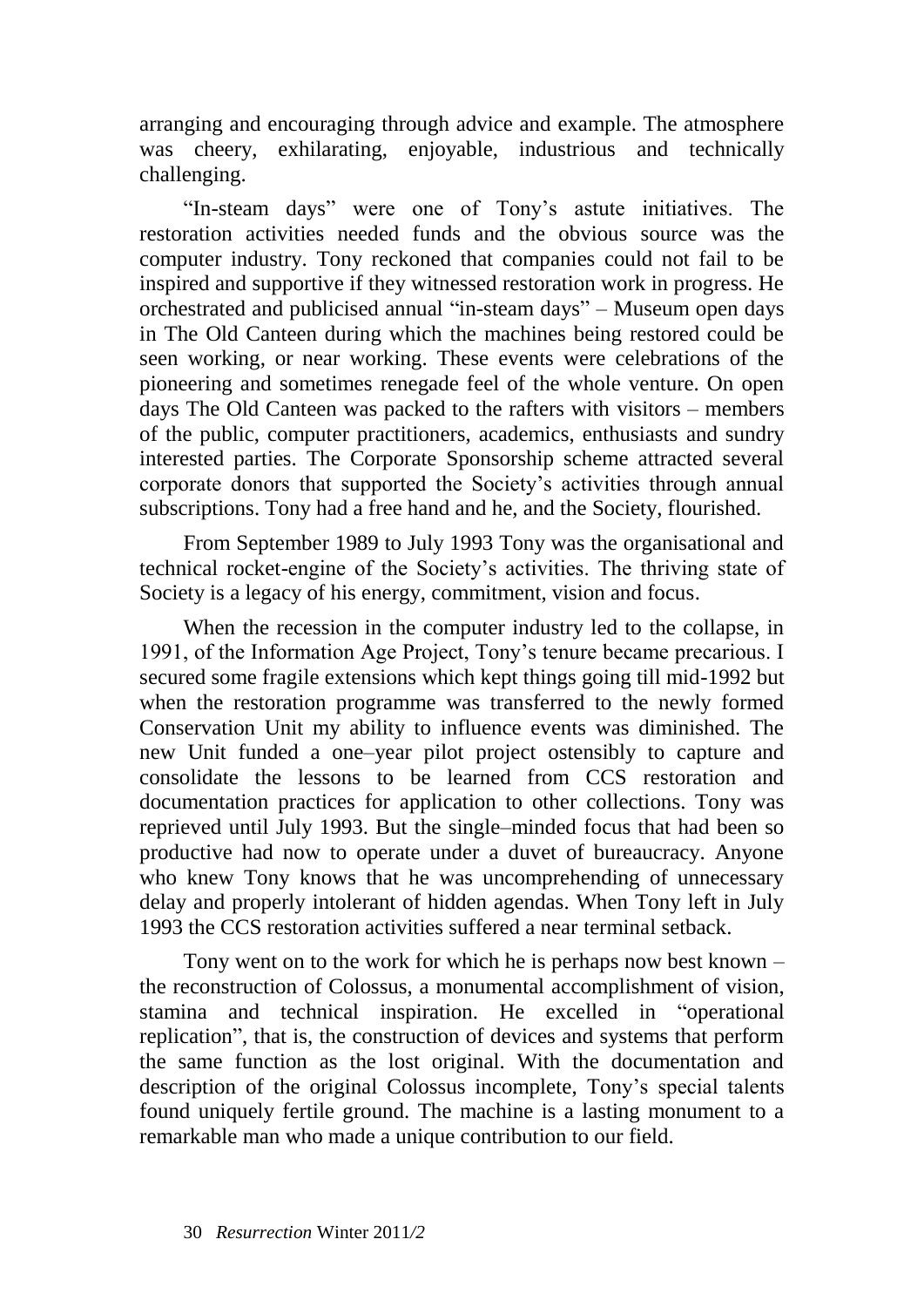# **Forthcoming Events**

# **London Seminar Programme**

| 17 Nov 2011 | The Emergence of Computer Pierre Mounier-       |                        |
|-------------|-------------------------------------------------|------------------------|
|             | Science                                         | Kahn                   |
| 15 Dec 2011 | <b>Historic Computer Films</b>                  | Dan Hayton et al.      |
| 19 Jan 2012 | Misplaced Ingenuity, some dead Hamish           |                        |
|             | ends in Computer History                        | Carmichael             |
| 16 Feb 2012 | Bloodhound on my Trail: Building Jonathan Aylen |                        |
|             | the Ferranti Argus Process Control              |                        |
|             | Computer                                        |                        |
| 15 Mar 2012 | Turing and his Contemporaries                   | Simon Lavington        |
|             |                                                 | et al.                 |
| 19 Apr 2012 | Centring the Computer in the Ian Martin         | $\&$                   |
|             | Business of Banking: Barclays David Parsons     |                        |
|             | 1954-1974                                       |                        |
| 17 May 2012 | Turing                                          | <b>Brian Carpenter</b> |
|             |                                                 |                        |

London meetings take place in the Fellows' Library of the Science Museum, starting at 14:30. The entrance is in Exhibition Road, next to the exit from the tunnel from South Kensington Station, on the left as you come up the steps. For queries about London meetings please contact Roger Johnson at *[r.johnson@bcs.org.uk](mailto:r.johnson@bcs.org.uk)*, or by post to Roger at Birkbeck College, Malet Street, London WC1E 7HX.

# **Manchester Seminar Programme**

| 15 Nov 2011 | <b>Early Silicon Compilers</b> |                              |                 | John Vernon                                     |  |
|-------------|--------------------------------|------------------------------|-----------------|-------------------------------------------------|--|
| 17 Jan 2012 | Some Historic Computer Films   |                              | Kevin Murrell & |                                                 |  |
|             |                                |                              |                 | <b>Chris Burton</b>                             |  |
| 21 Feb 2012 |                                |                              |                 | Hartree's Differential Analyser Charles Lindsey |  |
|             | Project                        |                              |                 |                                                 |  |
| 20 Mar 2012 |                                | <b>EDSAC Replica Project</b> |                 | Chris Burton                                    |  |

North West Group meetings take place in the Conference Centre at MOSI – the Museum of Science and Industry in Manchester – usually starting at 17:30; tea is served from 17:00. For queries about Manchester meetings please contact Gordon Adshead at *[gordon@adshead.com.](mailto:gordon@adshead.com)*

Details are subject to change. Members wishing to attend any meeting are advised to check the events page on the Society website at *[www.computerconservationsociety.org/lecture.htm](http://www.computerconservationsociety.org/lecture.htm)*. Details are also published at in the events calendar at *[www.bcs.org](http://www.bcs.org/)* and in the events diary columns of *[Computing](http://www.computing.co.uk/)* and *[Computer Weekly.](http://www.computerweekly.com/Home/)*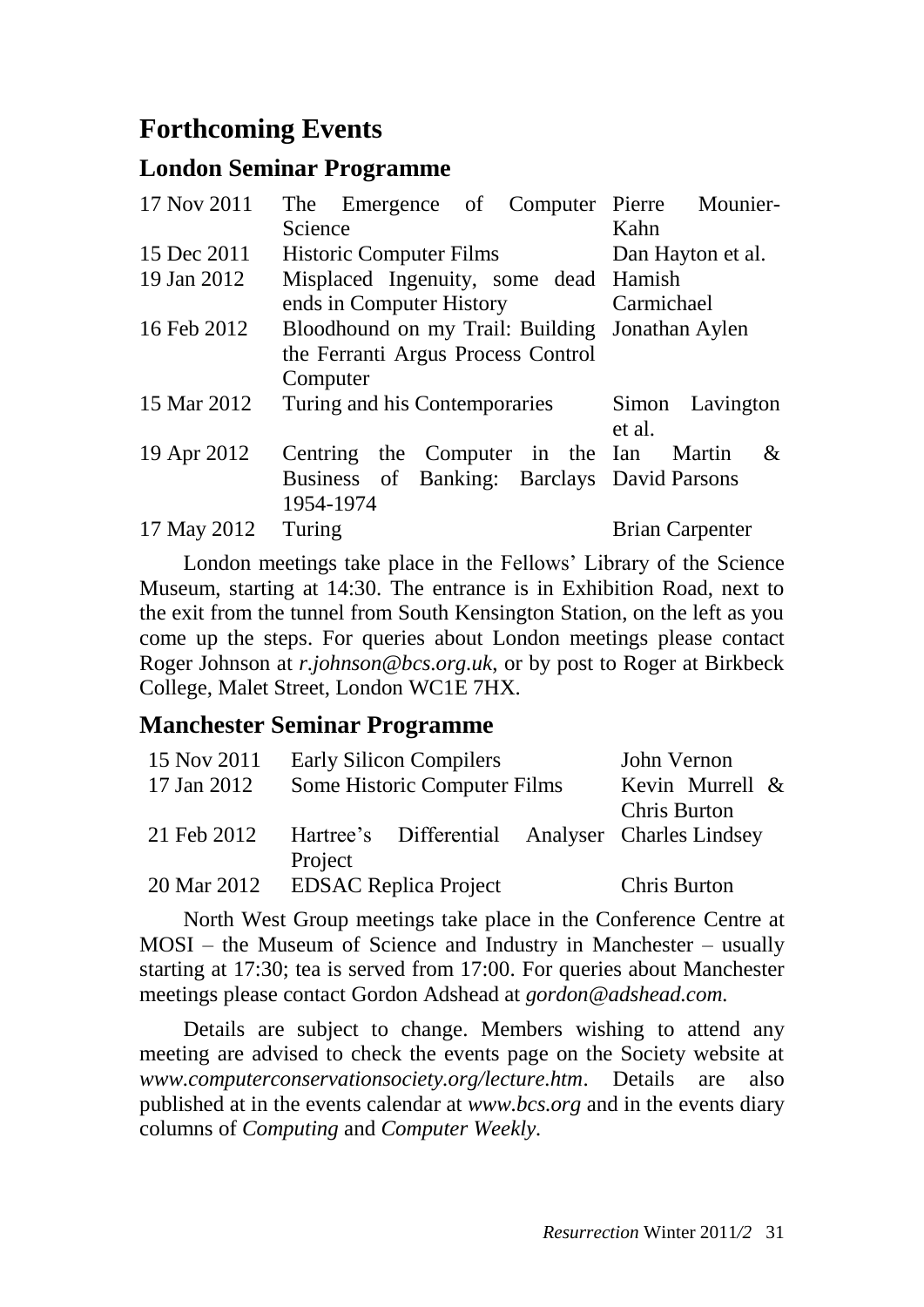# **Museums**

**MOSI :** Demonstrations of the replica Small-Scale Experimental Machine at the Museum of Science and Industry in Manchester are run each Tuesday between 12:00 and 14:00. Admission is free. See *[www.mosi.org.uk](http://www.mosi.org.uk/)* for more details

**Bletchley Park :** daily. Exhibition of wartime code-breaking equipment and procedures, including the replica Bombe, plus tours of the wartime buildings. Go to *[www.bletchleypark.org.uk](http://www.bletchleypark.org.uk/)* to check details of times admission charges and special events.

**The National Museum of Computing : Thursday and Saturdays from 13:00.** Situated within Bletchley Park, the Museum covers the development of computing from the wartime Tunny machine and replica Colossus computer to the present day and from ICL mainframes to handheld computers. Note that there is a separate admission charge to TNMoC which is either standalone or can be combined with the charge for Bletchley Park. See *[www.tnmoc.org](http://www.tnmoc.org/)* for more details.

**Science Museum :**. Pegasus "in steam" days have been suspended for the time being. Please refer to the society website for updates. Admission is free. See *[www.sciencemuseum.org.uk](http://www.sciencemuseum.org.uk/)* for more details.

# **CCS Website Information**

The Society has its own website, which is located at *[ccs.bcs.org.](http://ccs.bcs.org/)* It contains news items, details of forthcoming events and also electronic copies of all past issues of *Resurrection*, in both HTML and PDF formats, which can be downloaded for printing. We also have an FTP site at *ftp.cs.man.ac.uk/pub/CCS-Archive*, where there is other material for downloading including simulators for historic machines. Please note that the latter URL is case-sensitive.

# **Contact details**

Readers wishing to contact the Editor may do so by email to *[dik@leatherdale.net](mailto:dik@leatherdale.net)*, or by post to 124 Stanley Road, Teddington, TW11 8TX. Queries about all other CCS matters should be addressed to the Secretary, Kevin Murrell, at *[kevin.murrell@tnmoc.org](mailto:kevin.murrell@tnmoc.org)*, or by post to 25 Comet Close, Ash Vale, Aldershot, Hants GU12 5SG.